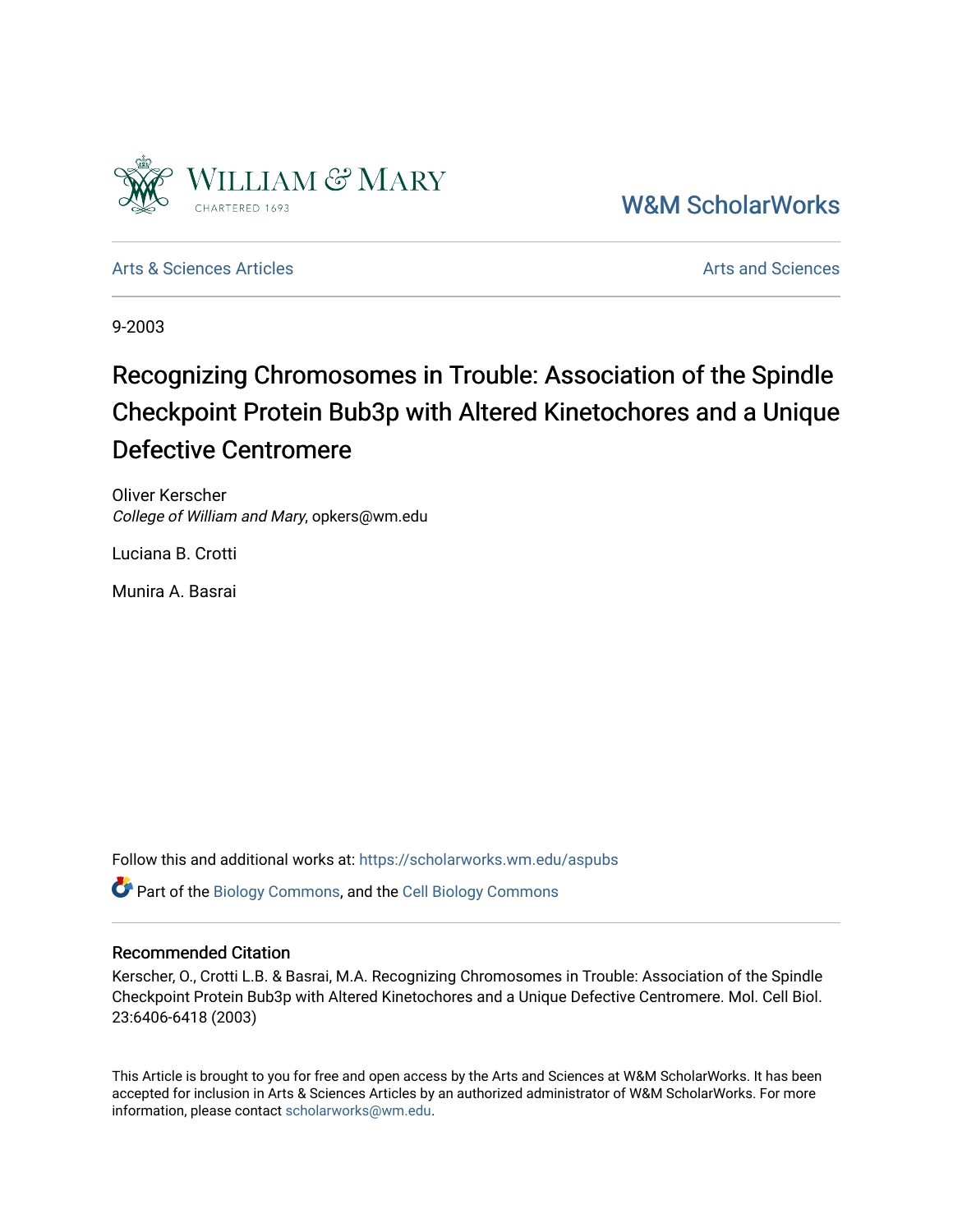### Recognizing Chromosomes in Trouble: Association of the Spindle Checkpoint Protein Bub3p with Altered Kinetochores and a Unique Defective Centromere

Oliver Kerscher,† Luciana B. Crotti, and Munira A. Basrai\*

*Genetics Branch, Center for Cancer Research, National Cancer Institute, National Institutes of Health, Bethesda, Maryland 20889*

Received 5 March 2003/Returned for modification 16 April 2003/Accepted 11 June 2003

**Spindle checkpoint proteins monitor the interaction of the spindle apparatus with the kinetochores, halting anaphase even if the microtubule attachment of only a single chromosome is altered. In this study, we show that Bub3p of** *Saccharomyces cerevisiae***, an evolutionarily conserved spindle checkpoint protein, exhibits distinct interactions with an altered or defective kinetochore(s). We show for the first time that green fluorescent protein-tagged** *S***.** *cerevisiae* **Bub3p (Bub3-GFP) exhibits not only a diffuse nuclear localization pattern but also** forms distinct nuclear foci in unperturbed growing and G<sub>2</sub>/M-arrested cells. As Bub3-GFP foci overlap only a **subset of kinetochores, we tested a model in which alterations or defects in kinetochore or spindle integrity lead to the distinct enrichment of Bub3p at these structures. In support of our model, kinetochore-associated Bub3-GFP is enriched upon activation of the spindle checkpoint due to nocodazole-induced spindle disassembly, overexpression of the checkpoint kinase Mps1p, or the presence of a defective centromere (***CEN***). Most importantly, using a novel approach with the chromatin immunoprecipitation (ChIP) technique and genetically engineered defective** *CEN* **[***CF***/***CEN6***(***31***)], we determined that Bub3-GFP can associate with a single defective kinetochore. Our studies represent the first comprehensive molecular analysis of spindle checkpoint protein function in the context of a wild-type or defective kinetochore(s) by use of live-cell imaging and the ChIP technique in** *S***.** *cerevisiae***.**

In *Saccharomyces cerevisiae*, chromosome segregation involves the controlled separation and movement of 32 chromosomes inside the confines of the nuclear envelope. The process requires spindle pole bodies (SPBs) that are connected to the kinetochore of each chromosome (a complex of centromere [*CEN*] DNA and kinetochore proteins) through spindle microtubules (MTs). The connection between MTs and chromosomes is maintained by large numbers of core and accessory kinetochore proteins (10). Complexes of kinetochore proteins are clustered throughout the cell cycle (22, 25, 41). Centromeres of individual chromosomes remain connected to MTs through most of the cell cycle (55), except when centromeres are replicated or kinetochore structure is compromised. In the latter case, spindle checkpoint proteins provide a fail-safe mechanism allowing extra time to retrieve misaligned chromosomes (for a review, see reference 39).

The interplay of at least six evolutionarily conserved spindle checkpoint proteins (Mad1p, Mad2p, Mad3p, Bub1p, Bub3p, and Mps1p) (26, 32, 33, 53) monitors the integrity of the kinetochore-MT complex and mediates a signal to halt anaphase even if the association of only a single chromosome with the MT is altered or compromised (for a review, see reference 39). A multiorganism approach to elucidating the functions of these proteins (38) revealed that individual checkpoint proteins functionally interact and form complexes containing various combinations of Mad1p, Mad2p, Bub1p, Bub3p, Mad3p (BubRI), and Cdc20p (4, 13, 19, 24, 43, 48). Complexes of Bub1p-Bub3p-Mad1p and Mad2p-Bub3p-Mad3p-Cdc20p may form after checkpoint activation in response to altered or compromised kinetochore-MT structures and are believed to constitute diffusible signals responsible for halting anaphase entry through inhibition of the anaphasepromoting complex (for a review, see reference 30).

Until recently, the majority of in vivo cell biological observations pertaining to checkpoint proteins were made with larger eukaryotic cells. These results suggest that checkpoint proteins are localized to one or several different cellular locations, including the cytosol (11), the nuclear pore complex (NPC) (8), and kinetochores (2, 8, 12, 34, 35, 50), and diffusely distributed within the nucleus (50). Localization of these proteins appears to be transient and to depend on the presence of other proteins as well as the status of chromosome segregation.

In contrast to the vast body of literature on the localization of checkpoint proteins in higher eukaryotes, there are very few reports pertaining to such studies in *S*. *cerevisiae* and *Schizosaccharomyces pombe*. These studies include immunofluorescence approaches for localizing epitope-tagged fusion constructs of Mps1p of *S*. *cerevisiae* (9), Mad3p of *S*. *pombe* (SpMad3p) (37), and SpBub3p (3) to kinetochores. Recent advances in cytological live-cell image analysis of ScMad2p, SpMad2p, and SpBub1p and biochemical approaches for ScBub1p provide powerful tools for correlating their kinetochore localizations with a wealth of information from previous genetic and biochemical approaches with these model organisms (28, 29, 31, 51).

Downloaded from http://mcb.asm.org/ on February 21, 2017 by COLLEGE OF WILLIAM & MARY on February 21, 2017 by COLLEGE OF WILLIAM & MARY <http://mcb.asm.org/> Downloaded from

This report describes the results of a comprehensive analysis

<sup>\*</sup> Corresponding author. Mailing address: NNMC, Bldg. 8, Room 5101, 8901 Wisconsin Ave., Bethesda, MD 20889-5101. Phone: (301) 402-2552. Fax: (301) 480-0380. E-mail: basraim@nih.gov.

<sup>†</sup> Present address: Department of Molecular Biophysics and Biochemistry, Yale University, New Haven, CT 06520.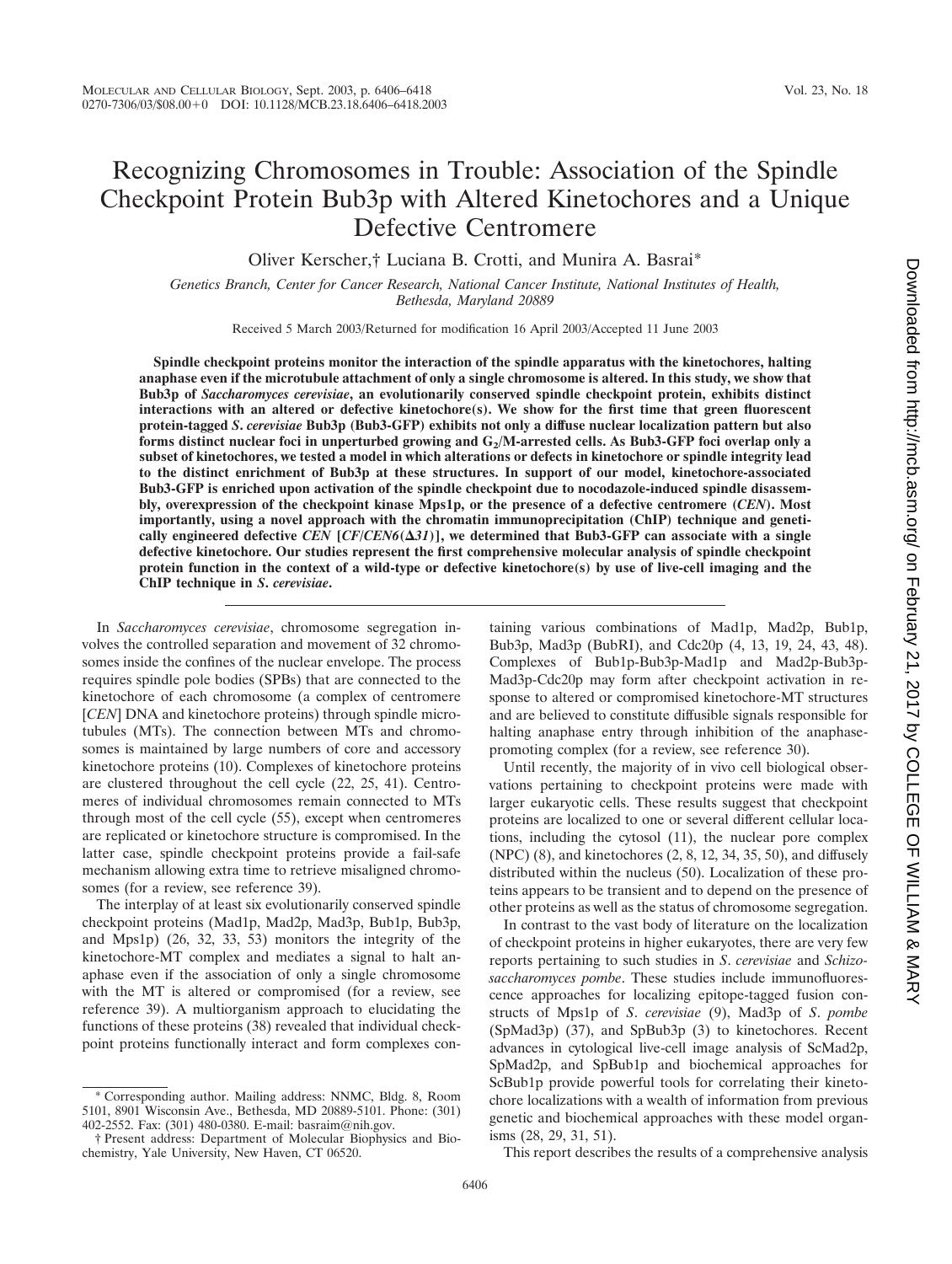| Strain         | Genotype                                                                                                                                                                                                                       | Reference, source,<br>or derivation                      |
|----------------|--------------------------------------------------------------------------------------------------------------------------------------------------------------------------------------------------------------------------------|----------------------------------------------------------|
| <b>YPH278</b>  | MAT <sub>Q</sub> ura3-52 lys2-80l ade2-101 his3-200 leu2 $\Delta$ 1 CFIII (CEN3L.YPH278)URA3 SUP11                                                                                                                             | 46                                                       |
| YMB1293        | MATα ura3-52 lys2-801 ade2-101 his3Δ200 leu2Δ1 BUB2-GFP/HIS5 CFIII (CEN3L.YPH278)URA3<br>SUP11                                                                                                                                 | This study                                               |
| <b>YMB1296</b> | MAT <sub>α</sub> ura3-52 lys2-801 ade2-101 his3Δ200 leu2Δ1 MAD2-GFP/HIS5 CFIII (CEN3L.YPH278)URA3<br>SUP <sub>11</sub>                                                                                                         | 29                                                       |
| YMB1302        | MAT <sub>α</sub> ura3-52 lys2-801 ade2-101 his3Δ200 leu2Δ1 BUB3-GFP/HIS5 CFIII (CEN3L.YPH278)URA3<br><i>SUP11</i>                                                                                                              | This study                                               |
| YMB3098        | MAT <sub>a</sub> ura3-52 lys2-801 ade2-101 his3 $\Delta$ 200 leu2 $\Delta$ 1 BUB3-CFP/HIS5/KAN CFIII<br>(CEN3L.YPH278)URA3 SUP11                                                                                               | This study                                               |
| YMB4025        | MATa ura3-52 lys2-801 ade2-101 trp1 $\Delta$ 1 his3 $\Delta$ 200 leu2 $\Delta$ 1 $\Delta$ CEN6::(CEN11/LEU2)/CEN6<br>CFIII(D8b.d.YPH429)URA3 SUP11                                                                             | This study                                               |
| YMB4033        | MATo ura3-52 lys2-801 ade2-101 his3Δ200 leu2Δ1 BUB3-GFP/HIS5                                                                                                                                                                   | This study                                               |
| <b>YMB4105</b> | MATa ura3-52 lys2-801 ade2-101 trp1Δ1 leu2Δ1 BUB3-GFP/HIS5/his3Δ200 CEN6<br>CFIII(D8b.d.YPH429)URA3 SUP11                                                                                                                      | This study                                               |
| YMB4115        | $MAT\alpha$ ura3-52 lys2-801 ade2-101 his3 $\Delta$ 200 leu2 $\Delta$ 1 BUB3-GFP/HIS5(pAFS120MPS1 <sup>+</sup> /LEU2) (pMTW1/<br>CFP/URA3                                                                                      | This study                                               |
| <b>YMB4116</b> | MATa ura3-52 lys2-801 ade2-101 his3 $\Delta$ 200 leu2 $\Delta$ 1 BUB3-GFP/HIS5                                                                                                                                                 | This study                                               |
| <b>YMB4119</b> | $MATa$ ura3-52 lys2-801 ade2-101 his3 $\Delta$ 200 leu2 $\Delta$ 1 BUB3-GFP/HIS5 (pAFS120MPS1 <sup>+</sup> /LEU2)                                                                                                              | This study                                               |
| <b>YMB4140</b> | MAT <sub>a</sub> ura3-52 lys2-801 ade2-101 his3-200 leu2 $\Delta$ 1 BUB3-GFP/HIS5 bub1::LEU2                                                                                                                                   | Meiotic progeny of<br>YKH481 $\times$<br>YMB4116         |
| YMB4147        | MAT <sub>Q</sub> ura3-52 lvs2-801 ade2-101 his3Δ200 leu2Δ1 BUB2-CFP/HIS5/KAN CFIII (CEN3L<br>YPH278)URA3 SUP11                                                                                                                 | This study                                               |
| YMB4155        | MAT <sub>α</sub> ura3 leu2 his3 BUB3-GFP/HIS5 ndc10-1                                                                                                                                                                          | Meiotic progeny of<br>YMB4033 $\times$ JK421             |
| YMB4192        | $MAT\alpha$ ura3 leu2 his3 MAD2-GFP/HIS5 ndc10-1                                                                                                                                                                               | Meiotic progeny of<br>YMB1296 $\times$<br><b>YKH481</b>  |
| <b>YMB4204</b> | MATa ura3-52 lys2-801 ade2-101 his3 $\Delta$ 200 leu2 $\Delta$ 1 BUB3-GFP/HIS5 BUB2-CFP/HIS5/KAN                                                                                                                               | Meiotic progeny of<br>YMB4116 $\times$<br><b>YMB4147</b> |
| YMB4225        | MATa ura3-52 lys2-801 ade2-101 trp1 $\Delta$ 1 leu2 $\Delta$ 1 his3 $\Delta$ 200 CEN6 CFIII (D8b.d.YPH429)URA3 SUP11                                                                                                           | This study                                               |
| YMB4245        | MAT α ura3-52 lys2-801 ade2-101 his3Δ200 leu2Δ1 BUB3-GFP/HIS5 SPC29-CFP/KAN CFIII (CEN3L<br>YPH278)URA3 SUP11                                                                                                                  | This study                                               |
| JK421          | MATa ade2-1 ura3-1 his3-11,1 trp1-1 leu2-3,112 can1-100 ndc10-1                                                                                                                                                                | 21                                                       |
| <b>YKH481</b>  | MATα ura3-52 lys2-801 ade2-101 his3Δ200 leu2Δ1 bub1Δ::LEU2 BUB1/URA3                                                                                                                                                           | Isogenic to YFP2 (27)                                    |
| <b>YPH630</b>  | $MATa/MAT\alpha$ ura3-52/ura3-52 lys2-801/lys2-801 ade2-101/ade2-101 trp1 $\Delta$ 1/trp1 $\Delta$ 1 HIS3/his3 $\Delta$ 200 leu2 $\Delta$ 1/<br>leu2 $\Delta$ 1 $\Delta$ CEN6::(CEN11/LEU2)/CEN6 CFIII(D8b.d.YPH429)URA3 SUP11 | 47                                                       |
| <b>YFS1100</b> | MAT <sub>α</sub> ura3-52 lys2-801 ade2-101 his3Δ200 leu2Δ1 bub3Δ::LEU2 CFIII (CEN3.L.YPH278)URA3 SUP11                                                                                                                         | 52                                                       |

TABLE 1. Strains used in this study

of the in vivo localization and biochemical associations of *S*. *cerevisiae* Bub3p in the context of its functional role in the checkpoint pathway. We investigated the foci formed by green fluorescent protein (GFP)-tagged *S*. *cerevisiae* Bub3p (Bub3- GFP) during the unperturbed cell cycle, during  $G_2/M$  arrest, and upon activation of the spindle checkpoint. We determined that Bub3-GFP foci colocalize predominantly with kinetochores in vivo and with *CEN* DNA in chromatin immunoprecipitation (ChIP) experiments. Bub3-GFP foci appear to associate with a subset of kinetochores, and this association is dependent on the presence of checkpoint protein Bub1p and functional kinetochore protein Ndc10p. Finally, in a novel approach with ChIP assays and genetically engineered defective *CEN* [*CF*/*CEN6*( $\Delta$ 31)], we determined that Bub3-GFP associates in vivo with altered kinetochores. The latter technique should prove widely applicable to study of the interactions between checkpoint proteins and a single defective kinetochore in the context of normally segregating chromosomes. These studies are especially important because budding yeast Bub3p may provide important clues to the functional roles of these proteins in chromosome segregation in yeasts (52) and humans.

#### **MATERIALS AND METHODS**

**Yeast media, strains, and plasmids.** Media used for yeast growth, sporulation, and manipulation were described previously (1, 45), except where indicated. YEPD is yeast extract-peptone-dextrose. Benomyl-containing plates were made as described previously (27). All yeast strains are listed in Table 1. The *GAL*-*MPS1*-containing plasmid (pAFS120MPS1<sup>+</sup>) was a generous gift from Mark Winey (University of Colorado, Boulder). The *bub1*  $\triangle$ ::*LEU2* strain with *BUB1* in pRS316 (YKH481) was a generous gift from Kathy Hyland and Phil Hieter (University of British Columbia, Vancouver, British Columbia, Canada). The *ndc10*-*1* strain JK421 was a generous gift from John Kilmartin (MRC-LMB, Cambridge, United Kingdom). The diploid strain YPH630, containing the *CF*/ *CEN6*(-*31*) chromosome fragment (CF) *CFIII*(*D8B*.*d*.*YPH429*)*URA3 SUP11*, and the *bub3* $\Delta$ ::*LEU2* deletion strain (YFS1100) were generous gifts from Forrest Spencer (School of Medicine, The Johns Hopkins University, Baltimore, Md.). Plasmids containing fusions of *MTW1* and the genes encoding the green, cyan, and yellow fluorescent proteins (GFP, CFP, and YFP, respectively) in vectors pRS315 and pRS316 were described previously (29).

**Construction of tagged** *BUB3***,** *BUB2***,** *SPC29***, and** *MAD2* **genes.** *BUB3*, *BUB2*, and *MAD2* were tagged with the GFP gene (*GFP*) following their last amino acid codon by use of an integrative PCR-based transformation procedure (54). Primers and the *GFP*-*HIS5* template plasmid pGFP (36) were generously supplied by Dan Burke (University of Virginia, Charlottsville). Briefly, *GFP* and the *HIS5* marker were PCR amplified from plasmid pGFP with a sense primer containing a region of *BUB3*, *BUB2*, or *MAD2* just before the termination codon and an antisense primer containing a region of *BUB3*, *BUB2*, or *MAD2* just past the termination codon. PCR products were transformed into a wild-type strain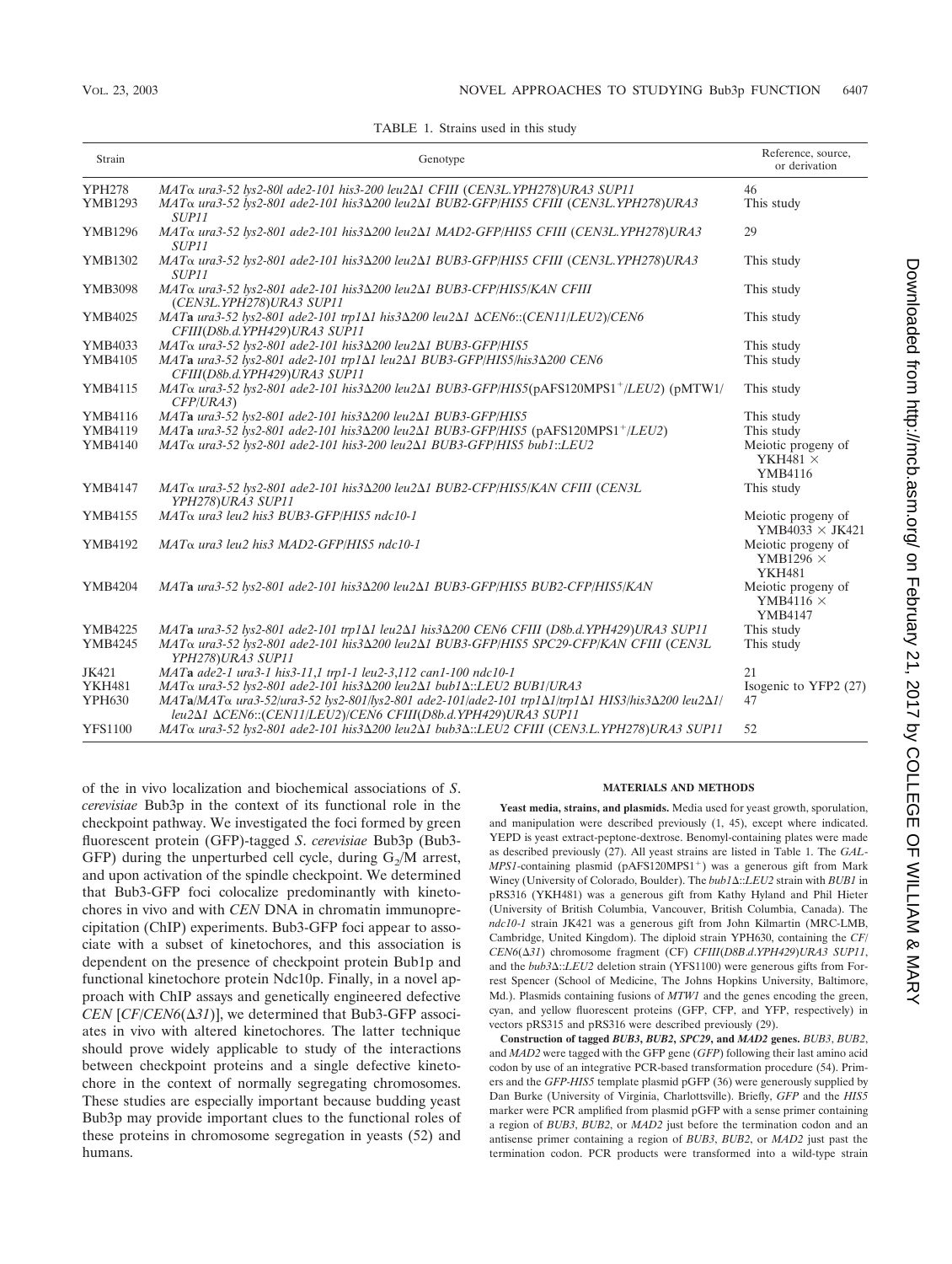(YPH278). His<sup>+</sup> transformants were screened for in-frame fusions of *BUB3*-*GFP*, *BUB2*-*GFP*, and *MAD2*-*GFP* by PCR and tested for functional complementation by assaying the tagged strain for growth in media containing sublethal doses of the MT-depolymerizing drug benomyl and the ability to maintain the CF. Strains YMB1302, YMB4033, and YMB4116 (*BUB3*-*GFP*/*HIS5*), YMB1293 (*BUB2*-*GFP*/*HIS5*), and YMB1296 (*MAD2*-*GFP*/*HIS5*) (29) were used for subsequent studies.

For the examination of Bub3-GFP, Mad2-GFP, or Mtw1-GFP in wild-type or other strains, we mated the appropriate strains, followed by tetrad analysis and characterization of representative haploid meiotic progeny. For a  $bub1\Delta$  strain, we mated a *bub1* $\Delta$ ::*LEU2* strain (YKH481) and a *BUB3-GFP* strain (YMB4116), resulting in the haploid *bub1* $\triangle$ ::*LEU2 BUB3-GFP* strain (YMB4140). For the examination of Bub3-GFP or Mad2-GFP in the *ndc10*-*1* strain, we mated the *ndc10*-*1* strain (JK421) with either a *BUB3*-*GFP* strain (YMB1302), yielding the haploid *ndc10*-*1 BUB3*-*GFP* strain (YMB4155), or a *MAD2*-*GFP* strain (YMB1296), resulting in the *ndc10*-*1 MAD2*-*GFP* strain (YMB4192). The *CF*/  $CEN6(\Delta 31)$ -containing strain (YMB4025) was derived from the dissection of a diploid strain containing  $CF/CEN6(\Delta 31)$  (YPH630). For the examination of Bub3-GFP in a strain containing  $CF/CEN6(\Delta 31)$ , we crossed a  $CF/CEN6(\Delta 31)$ strain (YMB4025) with a *BUB3*-*GFP* strain (YMB1302), resulting in the *CF*/ *CEN6*(Δ31) *BUB3-GFP* strain (YMB4105).

We generated a *BUB2*-*CFP* strain (YMB4147) for the visualization of SPBs. This strain was equivalent to a *BUB2*-*GFP*/*HIS5* strain (YMB1293), except that the *GFP* portion was replaced with *CFP* by use of the open reading frame carried on plasmid pDH3/KAN/CFP (The Yeast Resource Center, Seattle, Wash.). Similarly, *GFP* in a *BUB3*-*GFP*/*HIS5* strain (YMB1302) was replaced with *CFP* to generate a *BUB3*-*CFP*-expressing strain (YMB3098). A *BUB2*-*CFP* strain (YMB4147) was mated with a *BUB3*-*GFP* strain (YMB4116), and the haploid *BUB2*-*CFP BUB3*-*GFP* strain (YMB4204) was used for further analysis. We generated an *SPC29*-*CFP* fusion in a *BUB3*-*GFP* strain (YMB1302) to visualize SPBs. Briefly, *SPC29*-*CFP*/*KAN* was PCR amplified from strain SLJ940 (a generous gift from Mark Winey) and transformed into YMB1302 to form the *BUB3*-*GFP*/*HIS5 SPC29*-*CFP*/*KAN* strain (YMB4245). All constructs were analyzed by PCR, followed by sequence analysis of the PCR products, functional complementation, and fluorescence microscopy to confirm expression.

**Cell cycle arrest.** For cell cycle arrest, we used early-logarithmic-phase cultures grown at 30°C. For  $G_1$  arrest, cells were incubated with 1  $\mu$ g of  $\alpha$ -factor (T-6901; Sigma, St. Louis, Mo.)/ml for 90 min (5). For nocodazole treatment  $(G_2/M)$ arrest), cells arrested with  $\alpha$ -factor were incubated with 15  $\mu$ g of nocodazole (M-1404; Sigma)/ml for 90 min. Cell cycle arrest was monitored by examining cells with a microscope (nuclear and spindle morphology) and by flow cytometry analysis (29). G<sub>2</sub>/M arrest resulting from Mps1p overexpression from the *GAL*-*MPS1*-containing plasmid was induced by the addition of galactose (4%) to sucrose (2%)-grown cultures for 3 h at 30°C. DNA was stained with  $4',6'$ diamidino-2-phenylindole (DAPI).

**In vivo cross-linking and ChIP.** Yeast strains were grown in selective medium to an optical density at 600 nm of 1.2 to 1.6 and cross-linked with 1% paraformaldehyde for 30 min at room temperature. Fixed cells were induced to form spheroplasts with Zymolyase 20T and sonicated to fragment chromosomal DNA to an average size of 200 to 1,000 bp. Chromatin solutions were immunoprecipitated as described previously (38) with anti-GFP (1814460; Roche, Indianapolis, Ind.) or anti-hemagglutinin (HA) (mock) antibodies at a concentration of 4  $\mu$ g/ml. Sonicated  $\lambda$ DNA (4  $\mu$ g) was added, and immune complexes were harvested by incubation with protein A–Sepharose CL-4B beads (Sigma) for 2 h at 25°C. Beads were washed, and immunoprecipitated material was eluted with an appropriate buffer containing 1% sodium dodecyl sulfate at 65°C for 5 h and precipitated with ethanol. The precipitates were treated with proteinase K (Roche), extracted with organic solvents, and ethanol precipitated.

Aliquots of total input DNA (3- $\mu$ l chromatin solution) and immunoprecipitated DNA (30-µl chromatin solution) were analyzed by PCR with primers specific for *CEN1*, *CEN3*, *CEN6*, *CEN16*, and *ACT1*. Primer pairs used were as follows: for *CEN1*, PM57 (5'-CTCGATTTGCATAAGTGTGCC-3') and PM58 (5-GTGCTTAAGAGTTCTGTACCAC-3); for *CEN3*, PM22 (5-GATCAGC GCCAAACAATATGG-3) and PM48 (5-AACTTCCACCAGTAAACGTTT C-3'); for *CEN6*, OMB CEN6F (5'-GATGGCTCAAAACAAATTACC-3') and OMB CEN6R (5-GATCTCTAATTTATGGTTTGC-3); for *CEN16*, PM55 (5-GCAAAGGTTGAAGCCGTTATG-3) and PM56 (5-GCTTTGCCGATT TCGCTTTAG); and for *ACT1*, OMB444 (5-ACAACGAATTGAGAGTTGC CCCAG) and OMB445 (5-AATGGCGTGAGGTAGAGAGAAACC).

Amplification products of  $CEN6(\Delta 31)$  and  $CEN6$  (wild type) were cloned into Topo TA2.1 vectors according to the manufacturer's instructions (Stratagene, La Jolla, Calif.). To quantitate  $CEN6$  (wild-type) and  $CEN6(\Delta 31)$  amplification products, individual DNA fragments were separated on 5% polyacrylamide gels,

stained with SYBR green, and analyzed with a Fuji phosphorimager. In order to better separate the *CEN6* (wild-type) and  $CEN6(\Delta 31)$  species, one-half of the total amplification products was digested with *Xho*I prior to electrophoresis. Reported values and errors correspond to the results of at least two independent experiments.

**Fluorescence microscopy.** Strains expressing GFP-, CFP-, and YFP-tagged genes were grown overnight in synthetic dextrose-containing medium supplemented with 0.16 mM adenine. Untreated and nocodazole-treated cells were examined for GFP-, CFP-, and YFP-tagged proteins with an Axioscope 2 microscope (Carl Zeiss Inc., Thornwood, N.Y.) fitted with a Sensicam (Cooke, Auburn, Mich.), a GFP filter set (CZ909; Chroma Technology Corp., Brattleboro, Vt.), a CFP filter set (XF114-2; Omega Optical Inc., Brattleboro, Vt.), and a Uniblitz (Rochester, N.Y.) shutter assembly.

#### **RESULTS**

*S***.** *cerevisiae* **Bub3-GFP localizes to the nucleus and forms distinct nuclear foci.** To understand the molecular role of Bub3p, the chromosomal copy of the *BUB3* open reading frame was tagged with either the gene encoding GFP or the gene encoding CFP. We determined that strains expressing Bub3-GFP or Bub3-CFP were checkpoint proficient and grew in a manner similar to that of a wild-type strain on medium containing benomyl, an MT-depolymerizing agent. Defects in checkpoint function cause inhibition of the growth of a *bub3* strain on benomyl-containing medium (Fig. 1A). Also, chromosome loss assays failed to detect an increase in the loss of a nonessential CF in the *BUB3*-*GFP*-expressing strain compared to the wild-type strain (data not shown). This finding is in contrast to the increased loss of the CF in an isogenic *bub3* strain (52).

We next analyzed the subcellular localization of Bub3-GFP by fluorescence microscopy of live cells. In logarithmically growing cells, Bub3-GFP could be visualized as a diffuse intranuclear GFP signal. We noted, however, that a small fraction (about 10%) of Bub3-GFP-expressing cells consistently showed one or two distinctly staining foci (Fig. 1B, upper left panel). Furthermore, Bub3-GFP foci overlapped nuclear DNA in DAPI-stained nuclei (Fig. 1B, upper right panel) and could be observed throughout the cell cycle of logarithmically growing cells, with the exception of cells in late mitosis (Fig. 1B, lower panel). In order to test whether the occurrence of the Bub3-GFP foci overlapped a defined phase of the cell cycle, we examined cells after  $\alpha$ -factor arrest  $(G_1)$  followed by synchronous release into the cell cycle. From this arrest-release experiment, we determined that nuclear Bub3-GFP foci were almost absent in cells in  $G_1$  phase, were increased in small budded cells (7 to 18%), and were increased no further in  $G_2/M$  phase (9%). Again, Bub3-GFP foci were rarely, if ever, observed in cells in late mitosis (Fig. 1C).

**Activation of the spindle checkpoint by nocodazole treatment leads to the enrichment of Bub3-GFP foci.** Our data suggest that a subpopulation of cells contain nuclear Bub3- GFP foci. Consistent with a role in the spindle assembly checkpoint, we reasoned that altered kinetochore-spindle integrity might lead to an enrichment of Bub3p foci at such sites in these cells. Hence, we examined the localization and frequency of Bub3-GFP after  $\alpha$ -factor arrest  $(G_1)$  and at various times after release into nocodazole-containing medium. Nocodazole is an MT-depolymerizing agent that causes the activation of the spindle assembly checkpoint and  $G_2/M$  arrest. Our results showed that after the release of  $G_1$ -synchronized cells into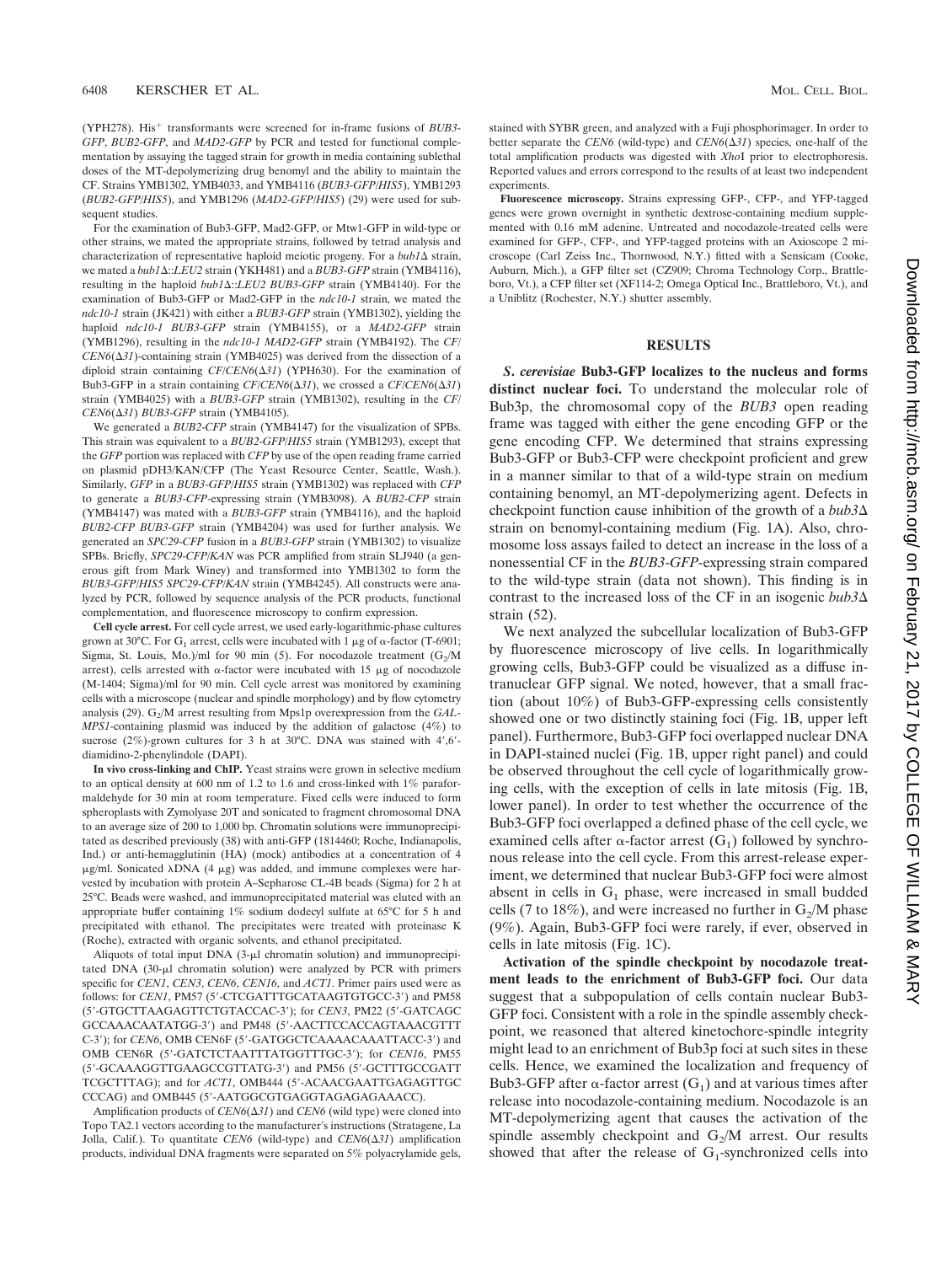

FIG. 1. Bub3-GFP localizes to the nucleus and forms distinct foci in *S*. *cerevisiae*. (A) Strains expressing Bub3-GFP or Bub3-CFP are not sensitive to the MT-destabilizing drug benomyl. Growth of the parental wild-type (WT) strain (YPH278) was compared to that of *BUB3*- *GFP* (YMB1302), *BUB3-CFP* (YMB3098), and *bub3* $\Delta$  (YFS1100) strains. All strains were grown to logarithmic phase in YEPD at 30°C, diluted, spotted in 10-fold increments on YEPD and YEPD containing benomyl (BEN, 15  $\mu$ g/ml), and incubated for 4 days at 27°C. (B) Bub3-GFP exhibits diffuse nuclear staining and can localize to distinct nuclear foci. The strain expressing Bub3-GFP (YMB1302) was grown to logarithmic phase at 30°C and examined under a fluorescence microscope (Bub3-GFP). The same strain was also stained with DAPI to determine whether Bub3-GFP foci (green spots indicated by arrows) overlap nuclear DNA (red) (Bub3-GFP/DAPI). (C) In another experiment, a strain expressing Bub3-GFP (YMB4116) was synchronized in  $G_1$  by treatment with  $\alpha$ -factor and released into fresh medium without -factor. Samples were analyzed by fluorescence microscopy. Prevalent cell morphologies, the time period after release from arrest (minutes), and the occurrence of Bub3-GFP foci (percentages) are indicated in the lower panel; at least 100 cells were counted for each time point in two independent experiments. Scale bars,  $5.0 \mu m$ .

 $\boldsymbol{0}$ 15

 $\boldsymbol{0}$ 

 $30\,$ 

 $\mathbf 0$  $\overline{7}$  45

18

60

9

75

 $\mathbf{I}$ 

time (min)

cells with foci  $(\%)$ 

nocodazole-containing medium, very few cells exhibited Bub3- GFP foci at early times (15 to 30 min) but increased to  $~60\%$ after 90 min (Fig. 2A and B). The cell cycle progression and efficacy of nocodazole arrest were monitored by flow cytometry analysis of the samples at each time point (Fig. 2C). These results suggest that Bub3-GFP foci are enriched in response to activation of the spindle checkpoint.

**Bub3-GFP foci localize to a subset of kinetochores.** Studies with metazoans (2, 35) have localized Bub3p to kinetochores of individual chromosomes. Our results showing the enrichment of Bub3-GFP foci upon spindle checkpoint activation prompted us to examine whether these foci localized to *S*. *cerevisiae* kinetochores by using CFP- or YFP-tagged kinetochore marker protein Mtw1p (22). In the first experiment, using logarithmically growing cells, we analyzed a strain coexpressing Bub3-CFP and Mtw1-YFP. Overall, Bub3-CFP foci were observed in about 10% of the Mtw1-YFP-stained cells. Both proteins colocalized with a single kinetochore cluster (Fig. 3A, upper panels). As the cells progressed through the cell cycle, the kinetochore clusters of sister chromatids were separated from each other, as evidenced by two Mtw1-YFP foci (Fig. 3A, lower panels). Our data for two Mtw1-YFP foci are consistent with previous observations of "double dots" of kinetochore clusters visualized with the CEN15 (1.\*)-GFP and Mtw1-GFP markers (22). We observed that 5 to 10% of large budded logarithmically growing cells with double dots of kinetochore clusters also contained Bub3-GFP. In greater than 95% of these cells, Bub3-GFP foci coincided with only one of the two observed kinetochore clusters.

In the second experiment, we examined the localization of Bub3-GFP and Mtw1-CFP in cells coexpressing both proteins after  $\alpha$ -factor arrest (G<sub>1</sub>) and release into nocodazole-containing medium for 90 min. Consistent with our previous observations (Fig. 2B), up to  $\sim 60\%$  of the cells contained Bub3-GFP foci (Fig. 3B). Surprisingly, we found that simple nocodazole treatment of unsynchronized, logarithmically growing cells caused  $G_2/M$  arrest with single Mtw1-CFP-stained kinetochore clusters (80%), but these cells rarely, if ever, showed visible Bub3-GFP foci (data not shown) (2). We noticed, however, that both single and double dots of Mtw1-CFP-stained kinetochore clusters were present when cells were first synchronized with  $\alpha$ -factor and subsequently treated with nocodazole. Under the latter experimental conditions, we observed that a subset of Mtw1-CFP foci also stained for Bub3-GFP (compare arrows marking four Bub3-GFP foci and eight Mtw1-CFP foci in the upper panels of Fig. 3B; see Discussion). These results suggest that Bub3-GFP associates with a subset of kinetochores. However, we cannot exclude the possibility that low levels of Bub3-GFP associate with all kinetochores and are below the detection limit.

The apparent kinetochore localization of Bub3-GFP prompted us to examine whether this spindle checkpoint protein specifically associated with *CEN* DNA by using the ChIP technique (36). In our experiments, Bub3-GFP-expressing cells were (i) synchronized with  $\alpha$ -factor and then released into nocodazole-containing medium, (ii) grown logarithmically, or (iii) synchronized with  $\alpha$ -factor. Subsequently, chromatin was cross-linked, and Bub3-GFP– DNA complexes were immunoprecipitated. Precipitated DNA fragments were PCR amplified with *CEN*-specific and non-*CEN*-specific primers. Our results showed that Bub3-GFP from cells arrested with nocodazole associated specifically with *CEN* DNA (*CEN3* and *CEN6*) and not with other loci, such as *ACT1* (Fig. 3C). The association was specific to nocodazole-induced arrest, as control samples from cultures grown logarithmically or synchronized with -factor failed to show enrichment of Bub3-GFP in *CEN* or non-*CEN* loci. These results support our localization data showing the enrichment of kinetochore-localized Bub3-GFP foci in spindle checkpoint-activated cells.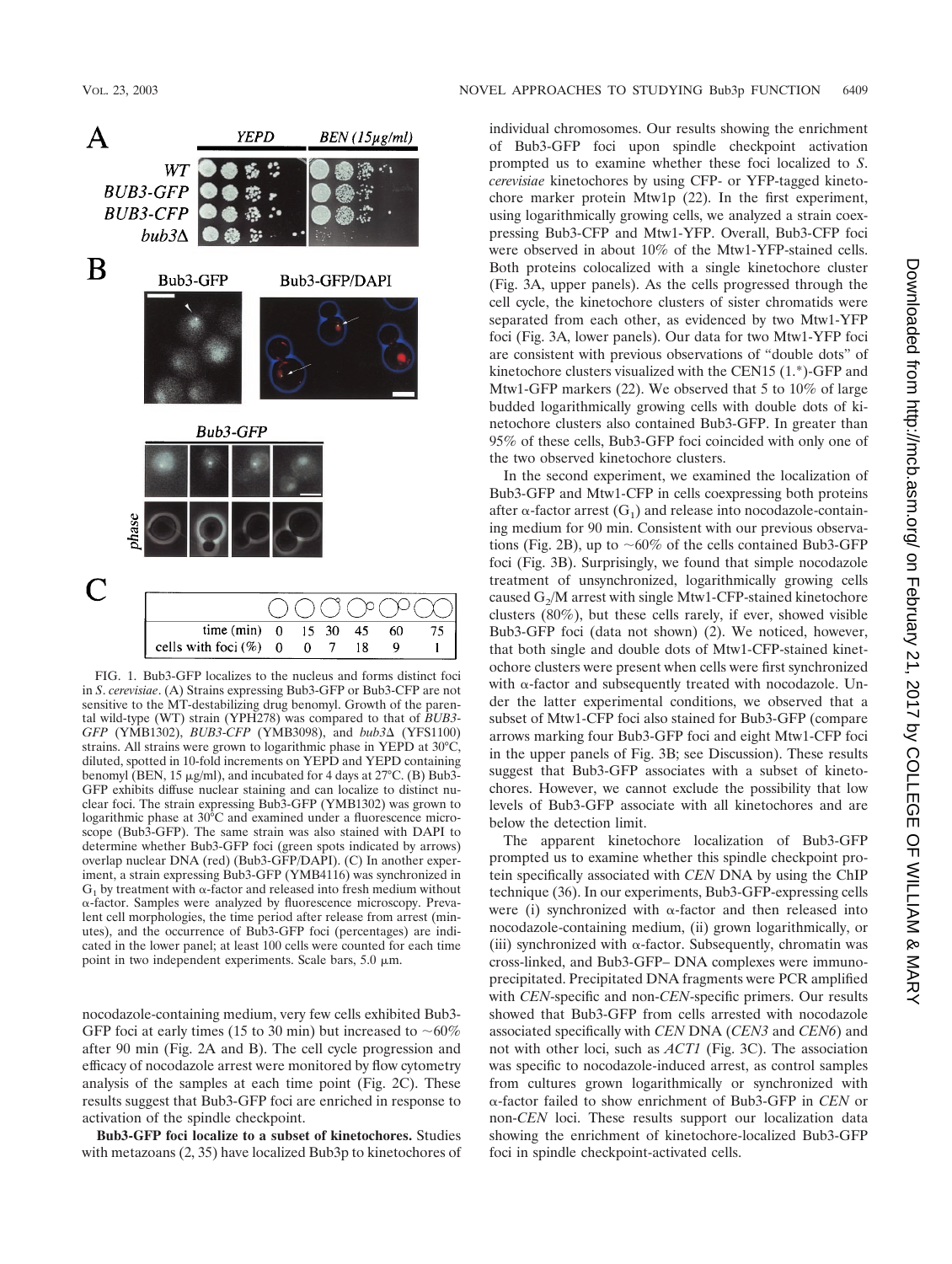

FIG. 2. Activation of the spindle checkpoint by nocodazole leads to enrichment of Bub3-GFP foci. (A) A strain expressing Bub3-GFP (YMB4116) was grown to logarithmic phase in YEPD at 30°C, synchronized in  $G_1$  by treatment with  $\alpha$ -factor, and then released into medium containing nocodazole (15  $\mu$ g/ml). Images of cells were recorded after release from  $\alpha$ -factor arrest (G<sub>1</sub>) into nocodazole at various times from zero minutes (0), at 15-min intervals, for 1.5 h (90 min). Scale bar, 5.0 m. (B) Graphic representation of the percentage of cells showing Bub3-GFP foci, corresponding to the image data shown in panel A, at various times. (C) Layered fluorescence-activated cell sorting images corresponding to samples collected at the times indicated in panel A. Cell cycle arrest with a prominent  $G<sub>2</sub>$  peak at 90 min is indicated. Depolymerization of the mitotic spindle was confirmed by immunofluorescence analysis of fixed cells (data not shown).

We next examined whether Bub3-GFP foci also colocalized with SPBs. These experiments were done with strains coexpressing Bub3-GFP and either Spc29-CFP or Bub2-CFP. Spc29p is an integral component of the SPB, while Bub2p is associated with the cytosolic phase of the SPB (15, 16, 18, 42). We determined that in logarithmically growing cultures, Bub3- GFP foci can be in close proximity to SPBs marked by Spc29- CFP or can exist as separate entities distinct from SPBs (Fig. 3D, upper panels). Next, we examined the localization of Bub3-GFP in a strain coexpressing Bub2-CFP. Our results indicated that some nocodazole-treated cells showed clearly separated Bub3-GFP and Bub2-CFP foci (Fig. 3D, middle panels). To rule out any nonspecific effects due to nocodazole treatment, we used the overexpression of *MPS1* to activate the spindle checkpoint and examined the localization of Bub3- GFP and Bub2-CFP in the presence of intact MTs. The overexpression of *MPS1* (*GAL*-*MPS1*) in a wild-type strain causes cells to arrest with a  $G_2/M$  content of DNA (23). Strains coexpressing Bub3-GFP and Bub2-CFP with *GAL*-*MPS1* when grown in galactose-containing medium showed an increase in the levels of double-dot or bipartite Bub3-GFP foci ( $\sim$ 85% of all arrested cells), with little or no overlap with Bub2-CFPstained SPBs (Fig. 3D, lower panels). These results suggest that Bub3-GFP foci may exist as separate entities both away from SPBs and in close proximity to SPBs. These data support the kinetochore association of Bub3-GFP with *CEN* DNA in ChIP experiments (Fig. 3C).

**Mps1p overexpression leads to the ubiquitous kinetochore association of Bub3-GFP.** The enrichment of Bub3-GFP foci in nocodazole-treated cells led us to examine whether activation of the spindle checkpoint in the presence of an intact spindle by the overexpression of *MPS1* from a strong inducible *GAL1* promoter would yield similar results (23). We determined that, in galactose-grown cultures, the overexpression of Mps1p led to evenly staining, bipartite Bub3-GFP foci in about 85% of G<sub>2</sub>/M-arrested cells; in comparison, only  $\sim$ 10% staining foci were seen in sucrose-grown (control) cultures. Consistent with the kinetochore localization of Bub3-GFP, the majority of bipartite Bub3-GFP foci colocalized with Mtw1- CFP-stained kinetochore clusters (Fig. 4A). Most importantly, we observed that almost all of the Mtw1-CFP-stained clusters also stained for Bub3-GFP. Nearly identical results were ob-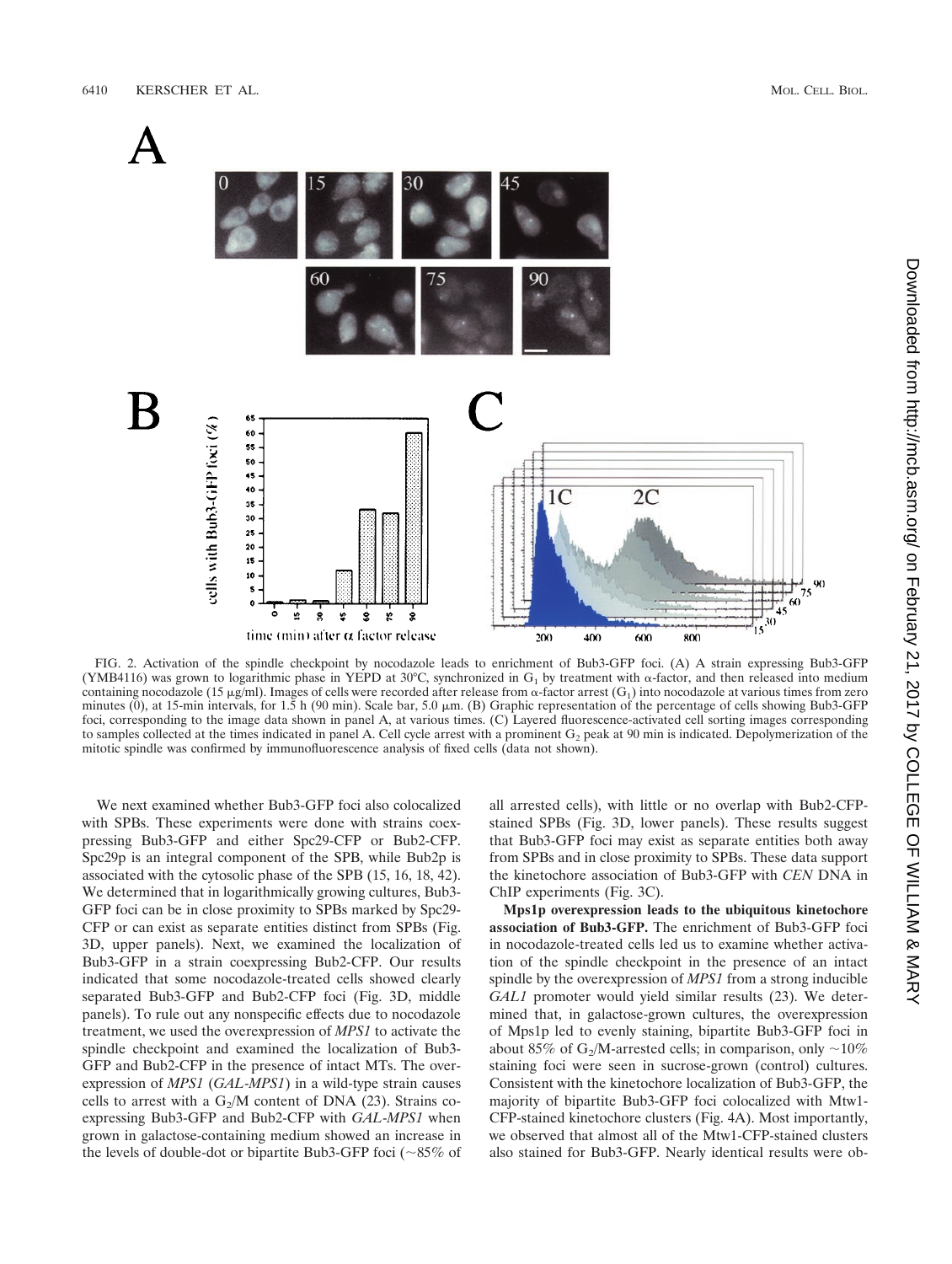

FIG. 3. Bub3-GFP foci colocalize predominantly with kinetochores and associate with *CEN* DNA. (A) Localization of Bub3-CFP and Mtw1-YFP in unperturbed cells. A strain coexpressing Bub3-CFP and the kinetochore marker Mtw1-YFP (YMB3098 containing pOKMTW1- YFP) was grown to logarithmic phase (log) in YEPD at 30°C and examined by fluorescence microscopy. Representative images of small budded cells (upper panels) and large budded cells (lower panels) stained for both Bub3-CFP (green) and Mtw1-YFP (red) foci are shown. Diagrams of yeast cells indicate the nuclear positions of clustered kinetochores overlapping Bub3-CFP (O) or without Bub3-CFP foci (.). Note that Bub3-CFP foci always overlap Mtw1-YFP foci. Furthermore, Bub3-CFP foci are rarely, if ever, observed in  $G_1$  and late mitotic cells. (B) Localization of Bub3-GFP and Mtw1-CFP foci in nocodazole-arrested cells. A strain coexpressing Bub3-GFP and the kinetochore marker Mtw1p-CFP (YMB4116 containing pOKMTW1-CFP) was grown to logarithmic phase in YEPD at 30°C, arrested in  $G_1$  with  $\alpha$ -factor, and then treated with nocodazole (Noc). Bub3-GFP (green)- and Mtw1-CFP (red)-stained kinetochores are shown (arrows). Depolymerization of the mitotic spindle was confirmed by immunofluorescence analysis of fixed cells (data not shown). (C) ChIP assay with *CEN*-specific primers and chromatin derived from a nocodazole-arrested strain expressing Bub3-GFP (YMB4116). The ChIP assay was performed with chromatin prepared from untreated cells (log), cells synchronized with  $\alpha$ -factor  $(\alpha)$ , or cells arrested with nocodazole (Noc). Total chromatin (T), chromatin precipitated with anti-GFP antibodies (GFP), or mock-precipitated chromatin (M) was used in PCR amplifications with centromere-specific primer pairs for *CEN3* and *CEN6*. Actin primers (*ACT1*) not related to *CEN* sequences were used as a negative control. Control experiments involving immunoprecipitation of these samples with anti-HA antibody did not show PCR amplification products (data not shown). (D) Localization of Bub3-GFP foci in comparison to the SPB markers Spc29-CFP and Bub2-CFP. A strain coexpressing Bub3-GFP (green) and Spc29-CFP (red) (YMB4245) was grown to logarithmic phase at 30°C (log; upper panel) and observed under a fluorescence microscope. Indicated are Spc29-CFP-labeled SPBs (double white arrows) and prominent Bub3-GFP foci (single gray arrow). In a second experiment, a strain coexpressing Bub3-GFP (green) and Bub2-CFP (red) (YMB4204) was used. This strain was either grown to logarithmic phase in YEPD at 30°C and treated with nocodazole (Noc) (middle panel) or transformed with pAFS120MPS1<sup>+</sup> (GAL-*MPS1*) to induce the overexpression of *MPS1* with galactose (lower panel). Localization of SPBs and Bub3-GFP foci after nocodazole treatment or Mps1p overexpression is also shown in overlays (merge) and magnified images  $(4.5\times)$ . Note that Bub3-GFP foci may exist as separate entities away from or in close proximity to SPBs. The images shown were chosen to display well-separated SPBs and Bub3-GFP foci. All strains were examined by fluorescence microscopy. Scale bars, 5.0  $\mu$ m.

tained upon treatment of *GAL*-*MPS1*-arrested cells with nocodazole.

The apparent kinetochore localization of Bub3-GFP after *GAL*-*MPS1* arrest prompted us to examine whether Bub3- GFP specifically associated with *CEN* DNA in these cells by using the ChIP technique. In this experiment, Bub3-GFP-expressing cells transformed with a *GAL*-*MPS1*-expressing plasmid were either arrested by incubation in galactose-containing medium (Fig. 4B, upper panels) or allowed to grow logarithmically in sucrose-containing (control) medium (Fig. 4B, lower

panels). Subsequently, chromatin was cross-linked, and Bub3- GFP– DNA complexes were immunoprecipitated as described in the legend to Fig. 3C. Our results showed that Bub3-GFP from cells arrested with *GAL*-*MPS1* (*Gal*) associates specifically with *CEN* DNA (*CEN3* and *CEN16*) but not with non-*CEN* loci, such as *ACT1*. The association is specific to *GAL*-*MPS1*-induced arrest, as control samples from cultures not induced with galactose (*Suc*) failed to show an association of Bub3-GFP with *CEN* or non-*CEN* loci. Again, these data support our localization (Fig. 3A and B) and ChIP (Fig. 3C) data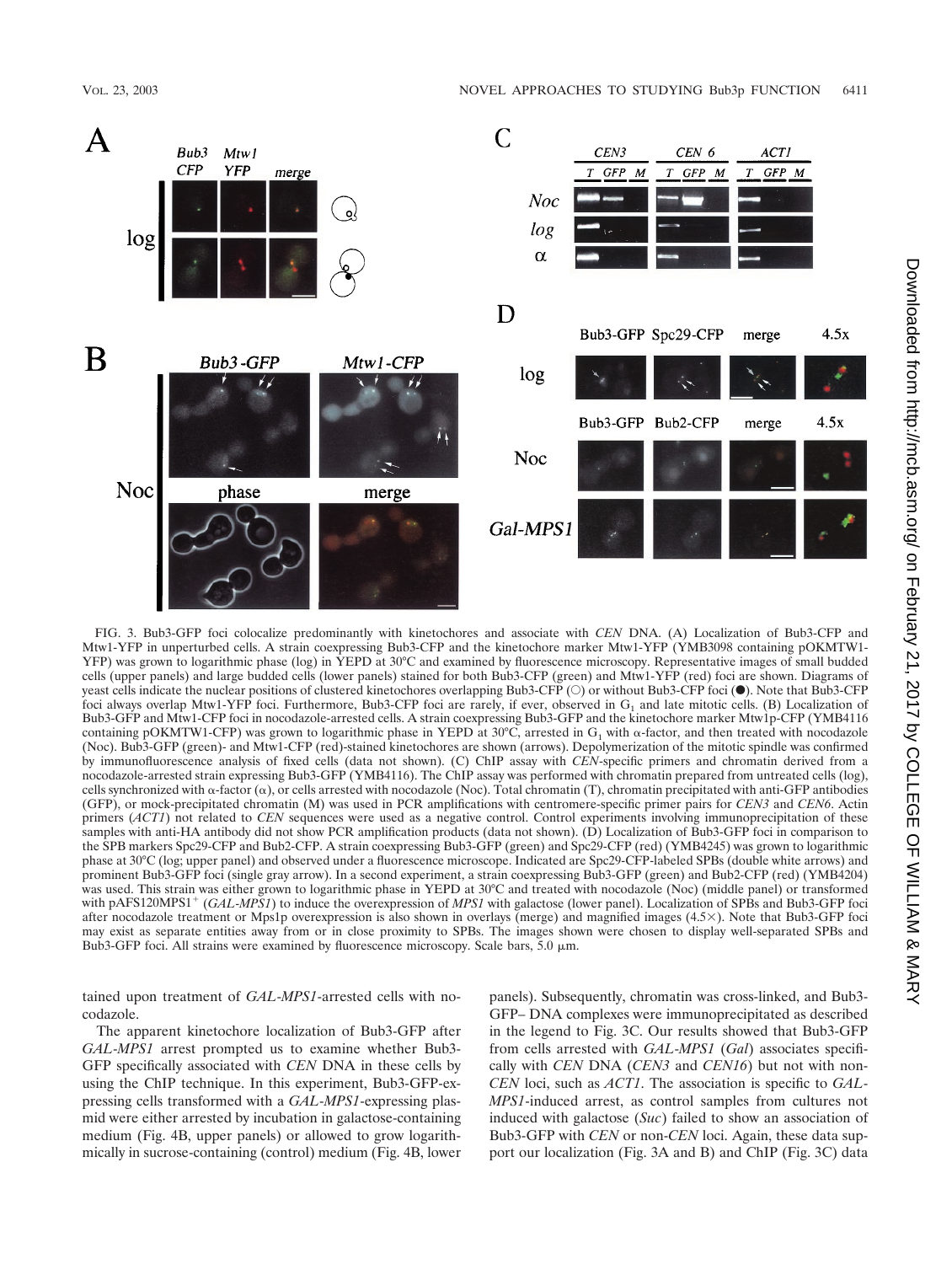

FIG. 4. Activation of the spindle checkpoint by *GAL*-*MPS1* leads to the association of Bub3-GFP with kinetochores and *CEN* DNA. (A) A strain coexpressing Bub3-GFP and Mtw1-CFP and containing a plasmid expressing *GAL*-*MPS1* (YMB4115) was grown to logarithmic phase in sucrose-containing medium (*GAL*-*MPS1* not induced), followed by the addition of galactose (*GAL*-*MPS1* induced), and incubated for an additional 3 h. Induction of *GAL*-*MPS1* led to activation of the checkpoint and  $G_2/M$  arrest in ~85% of the cells examined by fluorescence microscopy. All cells exhibiting Mtw1-CFP (red)-marked kinetochores also were stained for Bub3-GFP (green). The presence of the mitotic spindle was confirmed by immunofluorescence analysis of fixed cells (data not shown). Insets show complete overlap of kinetochore and Bub3-GFP staining. Scale bar,  $5.0 \mu m$ . (B) Bub3-GFP associates with *CEN* DNA in a ChIP assay. The ChIP assay was performed with chromatin prepared from a strain (YMB4119) expressing Bub3-GFP and with *GAL*-*MPS1* induced (*Gal*) or not induced (*Suc*) as described for panel A. Total chromatin (T), chromatin precipitated with anti-GFP antibodies (GFP), or mock-precipitated chromatin (M) was used in PCR amplifications with centromere-specific primer pairs for *CEN3* and *CEN16* as well as non-*CEN*-related control primers for actin (*ACT1*).

regarding the association of Bub3-GFP with kinetochores in spindle checkpoint-activated cells.

**Spindle checkpoint protein Bub1p and kinetochore protein Ndc10p are required for the kinetochore association of Bub3- GFP.** Bub3p has been shown to functionally interact in a complex with another checkpoint protein, Bub1p, a protein kinase that may phosphorylate Bub3p and other proteins required for spindle checkpoint function (17). Hence, we examined whether Bub1p is required for Bub3-GFP focus formation. First, we assessed nuclear Bub3-GFP foci in a *bub1* $\Delta$  strain with (pBUB1) or without (vector) plasmid-borne *BUB1*. Logarithmically growing Bub3-GFP-expressing cells containing pBUB1 showed the expected frequency of nuclear foci ( $\sim$ 10%). However, in Bub3-GFP-expressing cells without a functional copy of *BUB1*, Bub3-GFP foci were not visible or were absent (Fig. 5A, upper panels). Subsequently, we assessed the expression of Bub3-GFP foci in cells with or without *BUB1* after activation of the spindle checkpoint by treatment with nocodazole. Again, the absence of *BUB1* resulted in the absence of Bub3- GFP foci (Fig. 5A, lower panels). Our results are consistent with a similar requirement of Bub1p for the kinetochore association of Bub3-GFP in *Drosophila melanogaster* and *Xenopus laevis* (2, 44). Thus, we conclude that Bub3-GFP foci may represent the *BUB1*-dependent association of Bub3-GFP with one or several kinetochores and that the functional interaction between Bub3p and Bub1p may be conserved from yeasts to higher eukaryotes.

A temperature-sensitive *ndc10*-*1* strain containing a mutation in the essential kinetochore gene *NDC10* disrupts both kinetochore structure and the ability to activate a spindle checkpoint response (14, 20, 21, 49). Hence, we examined the localization of Bub3-GFP in an *ndc10*-*1* strain after incubation at 30°C (Fig. 5B, left column), after a shift to the nonpermissive temperature of 37°C for 3 h (second column), and after a shift back to 30°C for an additional 90 min (third column [Recovered]). We observed bright Bub3-GFP foci in cells grown at 30 $\degree$ C ( $\sim$ 30%) but only faint diffuse nuclear staining after a shift to 37°C. Bub3-GFP foci reappeared after cells were shifted from 37 to 30°C. These data suggest that in the absence of a functional kinetochore, Bub3-GFP fails to associate with or assemble on the *CEN* DNA-protein complex. The absence of a GFP signal in *ndc10*-*1* cells at 37°C is not due to a thermolabile fusion protein, since Bub3-GFP foci can be observed in wild-type cells under the same experimental conditions (data not shown). As an additional control, we examined the kinetochore localization of the checkpoint protein Mad2-GFP (29) (Fig. 5B, lower panels) in an *ndc10*-*1* strain after treatment with nocodazole (to elicit kinetochore localization of this NPC-associated protein). Shifting of the cells to 37°C results in a failure to recruit Mad2-GFP to the kinetochore and causes the localization of this checkpoint protein at the nuclear periphery in a pattern reminiscent of NPC staining. These data suggest that Ndc10p is required for the association of Bub3p and Mad2p with kinetochores.

**Bub3-GFP associates with defective centromeres.** Consistent with a role in spindle checkpoint function, enrichment of Bub3-GFP at sites with defective kinetochore or spindle assembly or attachment may be expected. Therefore, we reasoned that mutations in a centromere DNA sequence that lead to altered kinetochore formation and spindle association may result in an enrichment of Bub3-GFP foci at these sites. Hence, we examined the localization of Bub3-GFP in a reporter strain that contains a nonessential CF with a 31-bp deletion in the central *CEN6* element, CDEII  $[CF/CEN6(\Delta 31)]$  (40). The  $CEN6(\Delta 31)$  mutation leads to a high rate of loss of this CF and a delay in  $G_2/M$  of the cell cycle compared to what is seen for strains containing a CF with wild-type *CEN6* (47). When Bub3- GFP- and Mtw1-CFP-marked kinetochores were examined in the reporter strain, we observed an increased number of smaller, sharply delineated Bub3-GFP foci  $(\sim 40\%)$  that consistently showed little or no overlap with the main Mtw1-CFP cluster (Fig. 6A). Therefore, it is possible that unattached  $CF/CEN6(\Delta 31)$  is recognized by Bub3-GFP and that the resulting foci "mark" the defective CF for possible retrieval prior to anaphase. Our observations are consistent with the results of studies with mammalian cells showing an enrichment of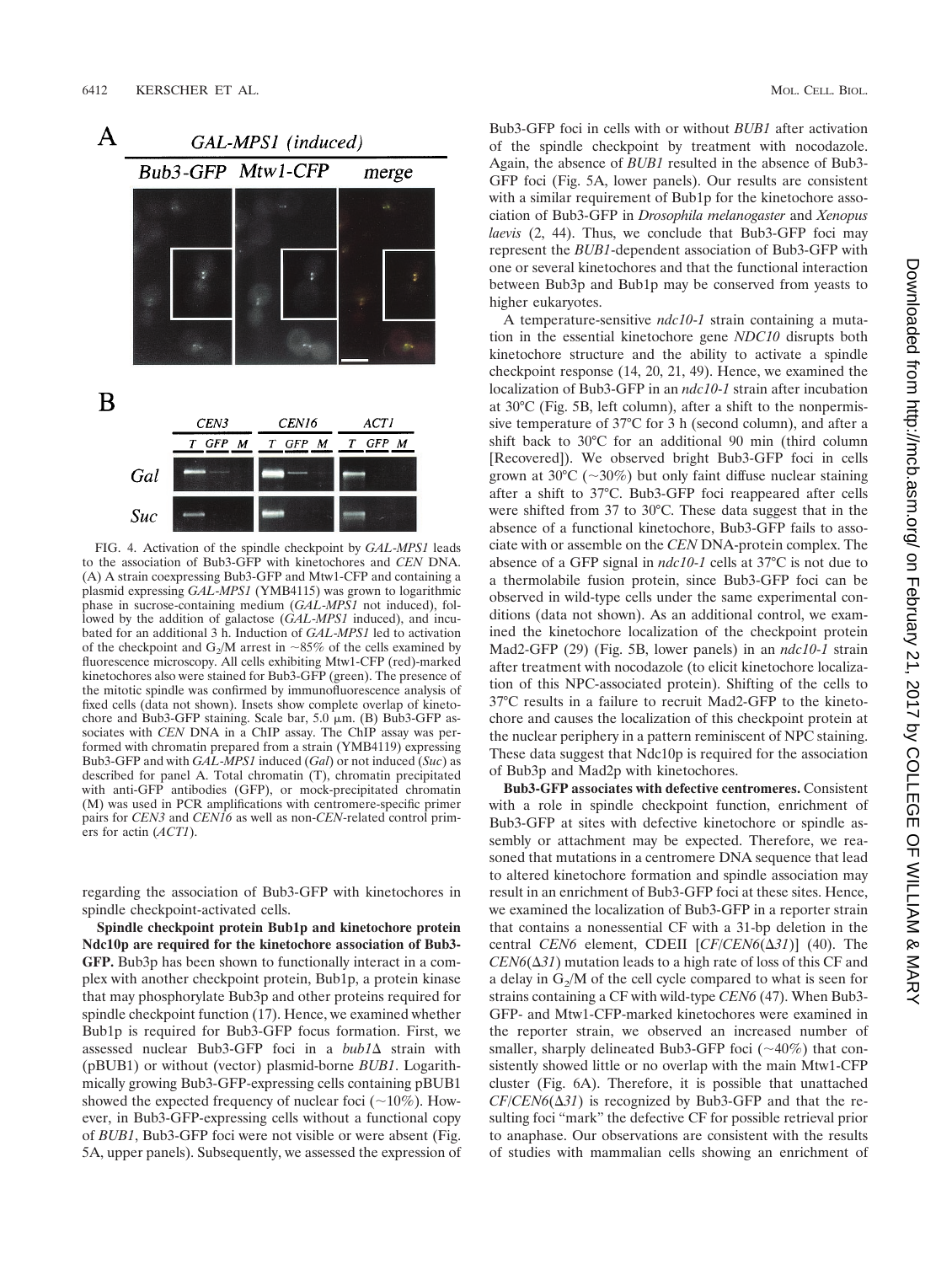



FIG. 5. Checkpoint protein Bub1p and kinetochore protein Ndc10p are required for expression of Bub3-GFP foci. (A) A *bub1* $\Delta$  strain (YMB4140) expressing Bub3-GFP and containing a *BUB1*-expressing plasmid (pBUB1) or a control plasmid (vector) was grown to logarithmic phase in synthetic minimal medium lacking uracil in the absence (log) or presence (Noc) of nocodazole. Representative images of cells in the absence of *BUB1* or in the presence of *BUB1* showed that *BUB1* is required for the expression of Bub3-GFP foci. (B) A temperaturesensitive *ndc10*-*1* strain expressing Bub3-GFP (YMB4155) (upper panels) was grown to logarithmic phase at 30°C (left panel), shifted to 37°C for 3 h (middle panel), and then allowed to recover at 30°C for an additional 90 min (right panel). We observed bright Bub3-GFP foci in cells grown at 30°C and only faint diffuse nuclear staining at 37°C. The latter cells formed Bub3-GFP foci after they were shifted back to 30°C (recovered). As a control, we examined the kinetochore localization of checkpoint protein Mad2-GFP (29) in an *ndc10*-*1* strain (YMB4192) (lower panels) grown to logarithmic phase, arrested with nocodazole for 90 min at 30°C (to elicit the kinetochore localization of this NPCassociated protein) (left panel), and then shifted to 37°C for an additional 3 h (right panel). After the temperature shift, Mad2-GFP was observed at the nuclear periphery in a pattern reminiscent of that of NPC staining. Bub3-GFP foci were observed in a wild-type strain shifted to 37°C for 3 h (data not shown). Scale bars, 5.0  $\mu$ m.

Bub3p on lagging chromosomes and on those without bound MTs (35).

We decided to directly test the observation that Bub3-GFP may associate with altered kinetochores, such as those of de-

fective  $CF/CEN6(\Delta 31)$ . Hence, we used the ChIP technique to determine whether Bub3-GFP could associate with *CF*/  $CEN6(\Delta 31)$  sequences. Chromatin prepared from strains containing either wild-type CF or defective CF  $[CF/CEN6(\Delta 31)]$ was cross-linked, and Bub3-GFP complexes were immunoprecipitated with anti-GFP antibodies as described in the legend to Fig. 3C. We were able to show specific enrichment of a PCR product derived with only *CEN6* primers in the *CF*/  $CEN6(\Delta 31)$ -containing strain and little or none in the wildtype (control) strain (Fig. 6B). To verify its identity, the *CEN6* derived PCR product was cloned and analyzed by restriction enzyme digestion with *Xho*I (Fig. 6C) and *Dra*I (data not shown) as well as by sequencing (Fig. 6D). We determined that Bub3-GFP ChIP assays contained both  $CF/CEN6(\Delta 31)$  and wild-type *CEN6* sequences (data not shown).

Our sequencing data derived from the ChIP-PCR products, even though qualitative, showed that in vivo Bub3-GFP may associate with normal and defective kinetochores. Therefore, we examined whether Bub3-GFP associates with defective  $[CF/CEN6(\Delta 31)]$  kinetochores in comparison with another kinetochore protein (Mtw1-GFP). For this experiment, strains containing both endogenous wild-type *CEN6* and *CF*/  $CEN6(\Delta 31)$  and expressing either Bub3-GFP or Mtw1-GFP were analyzed by ChIP with anti-GFP antibodies as described in the legend to Fig. 3C. Our ChIP results confirmed that Mtw1-GFP associates with *CEN* DNA (22) and shows an association with *CEN6*, *CEN1*, and *CEN16* but not noncentromeric *ACT1* sequences (Fig. 6E). Under identical experimental conditions, Bub3-GFP associates with only *CEN6* (Fig. 6E) and shows little or no association with *CEN1*, *CEN16*, and *ACT1* sequences. An additional restriction enzyme analysis of *CEN6*-derived PCR products from Mtw1-GFP- and Bub3- GFP-expressing strains showed the presence of both wild-type and  $CF/CEN6(\Delta 31)$  sequences (data not shown). Thus, even though Mtw1-GFP associates with all *CEN* sequences, including wild-type and defective *CF/CEN6*(Δ31), Bub3-GFP associates only with *CEN6*-derived sequences.

We also analyzed the level of association of Bub3-GFP with  $CEN6$  (wild type) or  $CF/CEN6(\Delta 31)$  and compared it to that observed for Mtw1-GFP. This was done by comparing amplification products of ChIP samples from the Mtw1-GFP- and Bub3-GFP-expressing strains that contain *CEN6* (wild type) or  $CEN6(\Delta 31)$  (see Materials and Methods). Our analysis revealed that Bub3-GFP preferentially associated with defective  $CEN6$  [*CEN6*( $\Delta$ 31), ~68.0%; wild type, ~39.0%]. Mtw1-GFP, on the other hand, preferentially associated with wild-type *CEN6* [*CEN6*( $\Delta$ 31),  $\sim$  24.0%; wild type,  $\sim$  80.0%] (Fig. 6F). Both chromatin samples (total starting material) contained equivalent levels of  $CEN6(\Delta 31)$  and  $CEN6$  (wild type) (data not shown). Using the ChIP technique, we have determined for the first time that a checkpoint protein can preferentially associate with defective *CEN* sequences in vivo. We suggest that the recruitment of Bub3p to a single defective *CEN* sequence may play a role in the cell cycle delay observed in a *CF*/  $CEN6(\Delta 31)$ -containing strain (47).

#### **DISCUSSION**

In this report, we present the first comprehensive analysis of the functional dynamics of *S*. *cerevisiae* Bub3p, an evolution-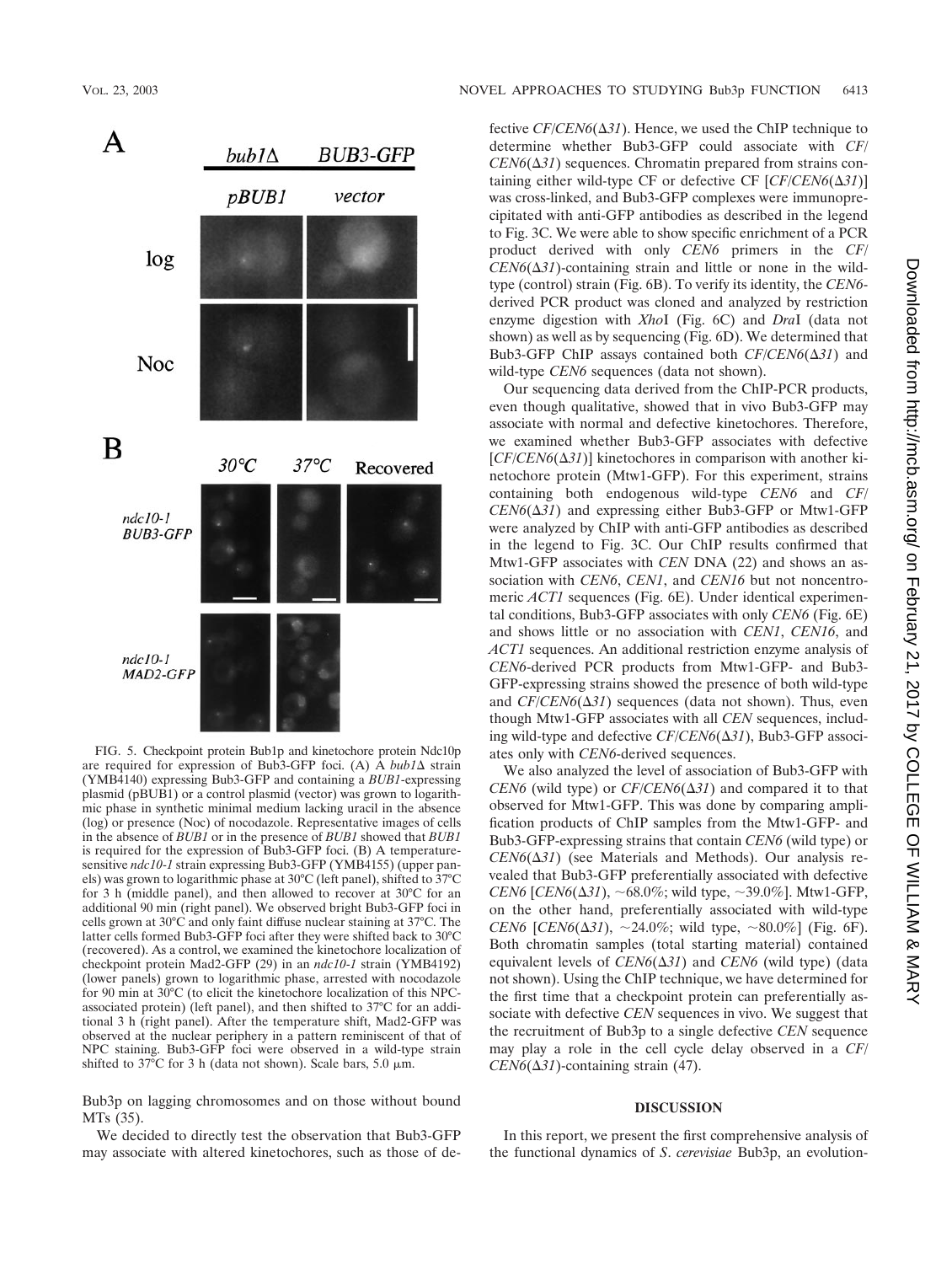

# D



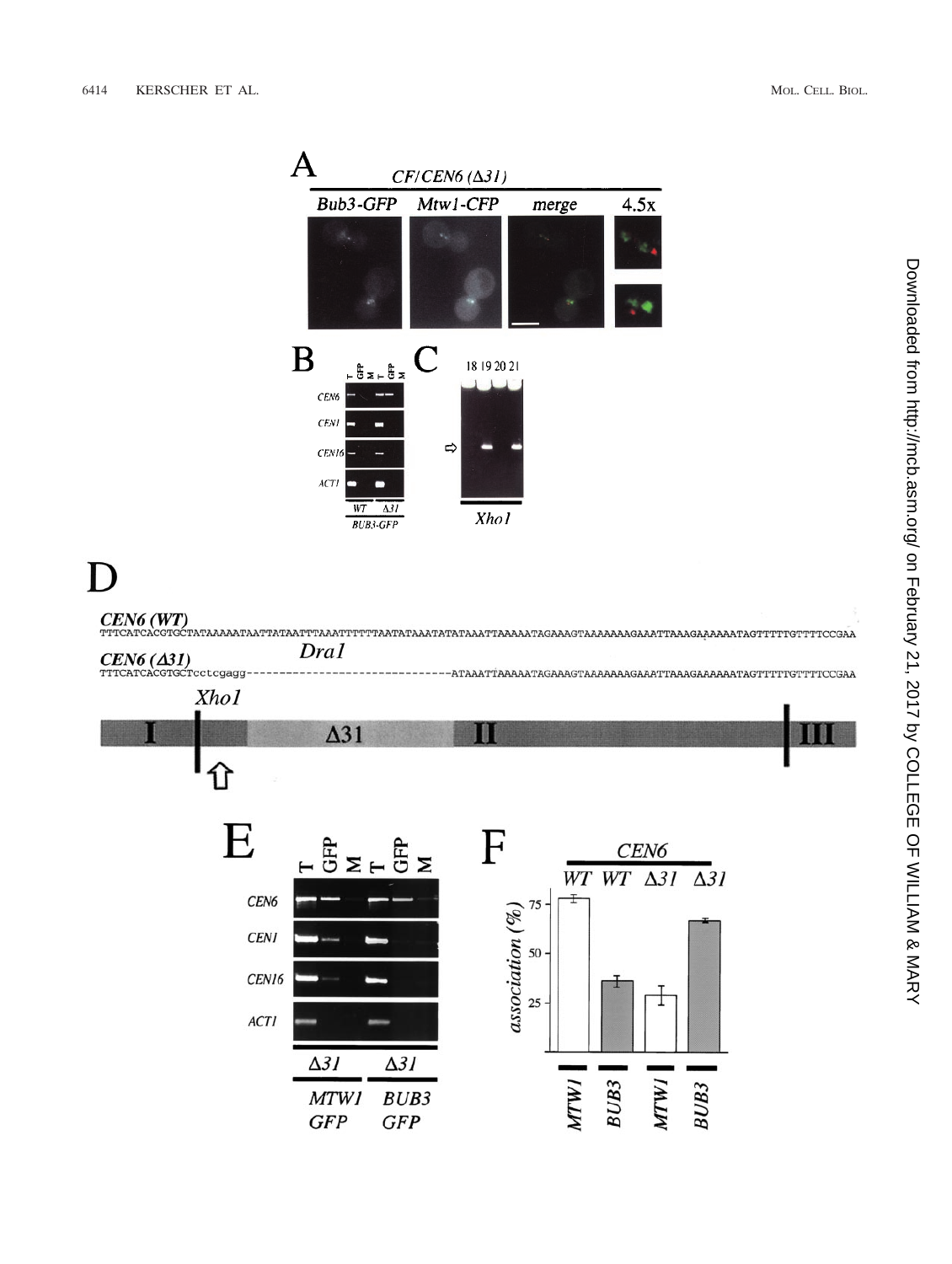arily conserved spindle checkpoint protein. First, in live-cell studies, we find that Bub3p is a nucleus-localized protein which preferentially associates with and forms foci in a subset of kinetochores. Bub3-GFP may be enriched on certain kinetochores due to the lack or modification of certain kinetochore proteins or detachment from the MT spindle and/or the main kinetochore clusters. Second, we show that overexpression of the checkpoint protein kinase Mps1p leads to the ubiquitous association of Bub3-GFP with kinetochores. Third, we provide the first ChIP-based analysis for the association of a checkpoint protein with both wild-type and mutant *CEN* DNAs in *S*. *cerevisiae*. Fourth, using a unique genetically engineered CF, we show that Bub3-GFP preferentially associates with a single defective centromere, thus providing a powerful tool for studying checkpoint protein assembly and function. Our data are consistent with a model in which alterations or defects in kinetochore or spindle integrity may signal the enrichment of Bub3p at these sites (Fig. 7).

Fluorescence microscopy of live cells expressing GFP- and CFP-tagged proteins revealed diffusely staining nucleoplasmic Bub3p and/or distinct Bub3 foci that overlapped a subset of Mtw1p-labeled kinetochores. These two Bub3-GFP pools may represent a "snapshot" of Bub3p distribution as it cycles on and off the kinetochores. Bub3-GFP foci in unperturbed cells may mark newly replicated centromeres that have not yet assembled a functional kinetochore. This interaction requires at least some kinetochore structure, as judged from the absence of Bub3-GFP foci in an *ndc10*-*1* kinetochore mutant at the nonpermissive temperature. Interestingly, the absence of checkpoint protein kinase Bub1p may also affect the distribution of Bub3p and is in agreement with previous results (2). These results show that the subcellular distribution of Bub3p and additional checkpoint proteins may provide important clues about their functional interactions.

During nocodazole-induced  $G_2/M$  arrest, only a subset of kinetochores stained for Mtw1-CFP foci also stained for Bub3GFP foci. Therefore, it is possible that one or several of the kinetochores that fail to associate with other clustered kinetochores upon release of MT tension cause the accumulation of Bub3-GFP at sufficient (focus-forming) levels and become visually detectable. In accordance with the report by Goshima and Yanagida (22), we observed that the majority of double dots of Mtw1-CFP ( $\sim 80\%$ ) in large budded cells collapse to form a single kinetochore cluster after nocodazole treatment. We find that nocodazole-arrested cells with a single kinetochore cluster rarely, if ever, show visible Bub3-GFP foci. We noticed, however, that when cells were synchronized with  $\alpha$ -factor and subsequently treated with nocodazole, we observed both single and double dots of Mtw1-CFP-stained kinetochore clusters. This result was probably not due to incomplete nocodazole arrest, as judged by flow cytometry and visual analysis of the treated cells (Fig. 2C). We speculate that the observed Mtw1p unclustering phenotype may be due to the assembly of new kinetochores (on replicated centromeres) in the absence of MT spindles. While we cannot completely explain the presence of two Mtw1-GFP foci after  $\alpha$ -factor treatment and nocodazole arrest, we took advantage of this observation to further analyze the association of Bub3p with kinetochores. Using the above-described procedure for a strain coexpressing Bub3-GFP and Mtw1-CFP, we were able to show that Bub3-GFP foci colocalize with a subset of kinetochores labeled with Mtw1-CFP (Fig. 3B). Furthermore, under these conditions, Bub3-GFP associates with all centromeres tested in ChIP experiments (Fig. 3C). The weak association of Bub3- GFP with *CEN6* in logarithmically grown cells (Fig. 3C) most likely represents a background amplification product, as we failed to observe an enrichment of Bub3-GFP in ChIP experiments with *CEN3* (Fig. 3C) or *CEN1* and *CEN16* (Fig. 6B).

Unlike Bub3-GFP foci in unperturbed and nocodazole-arrested cells, the overexpression of *MPS1* results in the ubiquitous association of Bub3-GFP with all Mtw1-CFP-labeled kinetochores. The overexpression of Mps1p leads to Bub1p-,

Downloaded from http://mcb.asm.org/ on February 21, 2017 by COLLEGE OF WILLIAM & MARY on February 21, 2017 by COLLEGE OF WILLIAM & MARY <http://mcb.asm.org/> Downloaded from

FIG. 6. Bub3-GFP associates with a defective centromere. (A) A strain coexpressing Bub3-GFP and the kinetochore marker Mtw1-CFP harboring a CF with a defective centromere [CF/CEN6( $\Delta 31$ )] (YMB4105 containing pOKMTW1-CFP) was grown to logarithmic phase in synthetic minimal medium lacking uracil at 30°C and examined under a fluorescence microscope. Bub3-GFP (red) and kinetochores stained with Mtw1-CFP (green) are shown. Localization of kinetochores (Mtw1-CFP) and Bub3-GFP foci is also shown as overlays (merge) and magnified images (4.5 $\times$ ). Note that Bub3-GFP foci can exist as separate entities away from the main kinetochore clusters. The signal intensities in the merged panel were adjusted to show the positions of the foci. The presence of the mitotic spindle was confirmed by immunofluorescence analysis of fixed cells (data not shown). Scale bar, 5.0  $\mu$ m. (B) A strain expressing Bub3-GFP with mutant *CF/CEN6*( $\Delta$ 31) (YMB4105) or the wild-type CF (WT) (YMB1302) was grown to logarithmic phase in synthetic minimal medium lacking uracil at 30°C, and chromatin was prepared. Total chromatin (T), chromatin precipitated with anti-GFP antibodies (GFP), or mock-precipitated chromatin (M) was used in PCR amplifications. Shown are PCR amplifications with centromere-specific primer pairs for *CEN6*, *CEN1*, and *CEN16* and the non-*CEN*-related primer pair for actin (*ACT1*). (C) Pooled PCR amplification products from *BUB3-GFP*/*CEN6*( $\Delta 31$ ) chromatin anti-GFP ChIP assays (B, *CEN6* primers, GFP lanes) were cloned into a Topo TA2.1 vector, and the resulting plasmids were digested with *Xho*I (shown) and *Dra*I (not shown) restriction enzymes. Digests of representative clones 18, 19, 20, and 21 (of 33 independently analyzed clones) with restriction patterns indicative of  $\mathit{CEN6}(\Delta 31)$  (clones 19 and 21, arrow) and *CEN6* (wild type) (clones 18 and 20) are shown. The identity of these clones was also confirmed by sequencing (see panel D). (D). Individual clones were sequenced. Shown is a sequence from *CEN6* (wild type [WT]) (clone 19 or 21) or *CEN6*(Δ31) (clone 18 or 20) encompassing CDEI, CDEII, and CDEIII. The deleted  $\Delta 31$  region in CDEII of *CEN6*( $\Delta 31$ ) is indicated by 31 dashes representing the deleted nucleotides. Also indicated are *XhoI* (arrow; lowercase nucleotides) and *DraI* restriction sites. (E) A strain expressing Mtw1-GFP with mutant *CF/CEN6*( $\Delta$ 31) (YMB4225 containing pOKMTW1-GFP) or Bub3-GFP with mutant *CF/CEN6*( $\Delta 31$ ) (YMB4105) was grown to logarithmic phase in synthetic minimal medium lacking uracil at 30°C, and chromatin was prepared. Total chromatin (T), chromatin precipitated with anti-GFP antibodies (GFP), or mockprecipitated chromatin (M) was used in PCR amplifications. Shown are PCR amplifications with centromere-specific primer pairs for *CEN6*, *CEN1*, and *CEN16* and a non-*CEN*-related primer pair for actin (*ACT1*). Control experiments involving immunoprecipitation of the samples with anti-HA antibody did not show PCR amplification products (data not shown). (F) Anti-GFP immunoprecipitates from panel E (Mtw1-GFP and Bub3-GFP) were PCR amplified with *CEN6* primers and analyzed for the presence of wild-type *CEN6* and *CEN6*(Δ31) amplification products. This process was accomplished by analysis of individual wild-type *CEN6* and *CEN6*( $\Delta$ 31) PCR products after separation on 5% polyacrylamide gels, SYBR green staining, and quantitation with a phosphorimager. Error bars indicate averages from two independent experiments.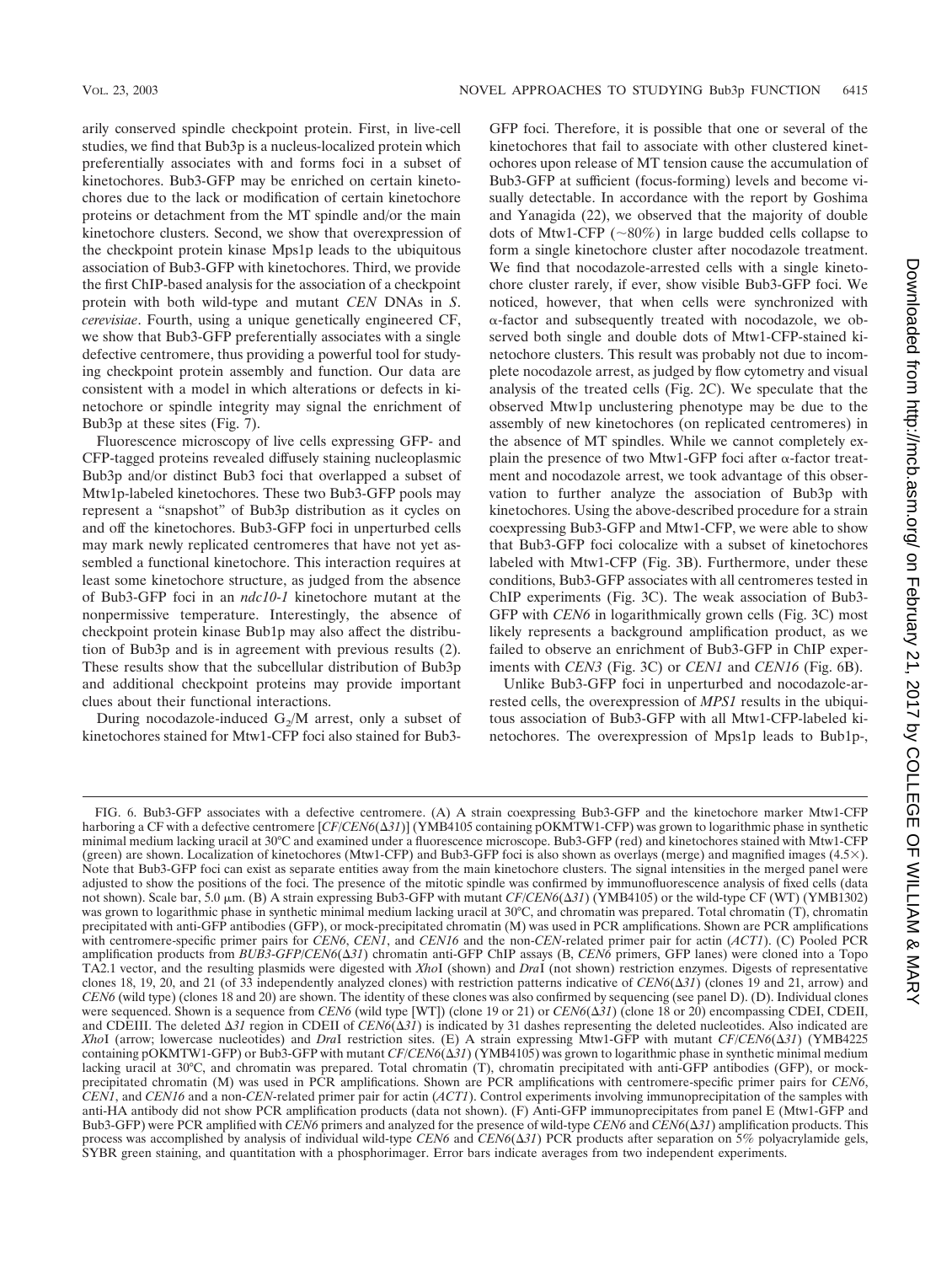

FIG. 7. Model for in vivo association of Bub3p with altered kinetochores in *S*. *cerevisiae*. Bub3-GFP is a spindle checkpoint protein that localizes diffusely in the nucleus and/or localizes in distinct intranuclear foci. The model depicts yeast nuclei (large ovals) with different levels of nucleus-localized Bub3p (dark green, as in panel 1, or light green, as in panels 2, 3, and 4). Inside the nuclei, kinetochores of chromatids are tethered through MTs to the SPB in the nuclear envelope (the black line delineating the nucleus). Kinetochores with Bub3p foci (small green spheres) or without Bub3p foci (small blue spheres) on individual chromatids are depicted. The localization of Bub3-GFP suggests a preferential association with defective kinetochore or spindle structures under conditions that lead to activation of the spindle checkpoint and a delay in  $G_2/M$ . These events can be induced by treatment of wild-type cells with nocodazole or an MT-depolymerizing agent, overexpression of the checkpoint kinase Mps1p, or the presence of a CF with defective *CEN*. The diagrams show the observed localization of Bub3-GFP in wild-type strains not treated (1), treated with nocodazole (2), overexpressing *GAL*-*MPS1* (3), or expressing mutated *CEN* [*CF*/*CEN6*/(-*31*)] (4). (1) Metaphase nuclei in untreated wild-type cells exhibit only diffuse nuclear staining of Bub3-GFP without recruitment to kinetochore clusters. The latter is consistent with "double dots" of kinetochores in mitotic cells (2). (2) Nuclei of nocodazole-treated cells with depolymerized MTs show aggregation of bipartite kinetochore clusters due to the absence of spindle tension. Nuclei with one kinetochore cluster rarely, if ever, show Bub3-GFP foci. However, some kinetochores that are not part of the main kinetochore cluster are subject to enrichment of Bub3-GFP foci. (3) Nuclei of cells overexpressing *GAL*-*MPS1* with intact MTs contain bipartite kinetochore clusters due to MT (spindle) tension on kinetochores of cohesive chromatids. The kinetochores of these checkpoint-activated cells contain Bub3-GFP. (4) Nuclei of cells containing a CF with mutated *CEN*  $[CF/CEN6/(\Delta 31)]$  exhibit a delay in G<sub>2</sub>/M, with large budded cells and bipartite kinetochore clusters due to MT (spindle) tension on kinetochores of cohesive chromatids. The small, distinctly staining Bub3-GFP foci which do not overlap the main kinetochore cluster may represent mislocalized  $CF/CEN6/(Δ31)$ . In scenarios 2, 3, and 4, the enrichment of Bub3-GFP in kinetochores may lead to a decrease in the diffuse nuclear localization signal (light green). Our model and the supporting data suggest that arrest or delay in  $G_2/M$  is mediated by the recruitment of checkpoint protein complexes containing Bub3p to sites of perturbed kinetochore or spindle interactions. The enrichment of a checkpoint protein(s) at kinetochores may provide the signal to halt anaphase.

Bub3p-, and Mad2p-dependent activation of the spindle checkpoint, leading to arrest in  $G_2/M$  phase of the cell cycle (23). Our inability to detect a biochemical association of Bub3-GFP with *CEN* DNA in the absence of Mps1p overexpression or in untreated cells may indicate a weak or transient association of Bub3-GFP with these centromeres. Alternatively, the small number of cells that show kinetochores may be below the limit of detection in our ChIP analysis. Therefore, the enrichment of Bub3-GFP foci may be physiologically relevant, serving to mark kinetochores in response to Mps1p activity. Even though the precise mechanism of checkpoint activation by Mps1p is not clearly understood, based on our data, we propose that the overexpression of *MPS1* may increase the affinity of Bub3-GFP (or a protein complex containing Bub3-GFP) for the kinetochore or modify a kinetochore protein to increase its affinity for Bub3-GFP binding.

Under physiological conditions, cells may rarely encounter a situation wherein all of the chromosomes have a defect in kinetochore or spindle integrity. It seems more likely that during mitosis, the interaction of a single kinetochore or spindle is compromised, thereby triggering spindle checkpoint activation. How can we probe the interaction of a checkpoint protein like Bub3p with a single defective kinetochore? In a novel approach with genetically engineered defective *CEN* [*CF*/  $CEN6(\Delta 31)$ , we determined that Bub3-GFP associates with a single defective centromere. Using strains containing both  $CEN6$  and  $CF/CEN6(\Delta 31)$ , we compared Bub3-GFP ChIP assay results to those obtained with the GFP-tagged kinetochore protein Mtw1p. Unlike the ubiquitous *CEN* association of Mtw1-GFP, Bub3-GFP only showed amplification products with *CEN6*-specific primers. We cannot exclude a low level of association of Bub3-GFP with other centromeres. Sequence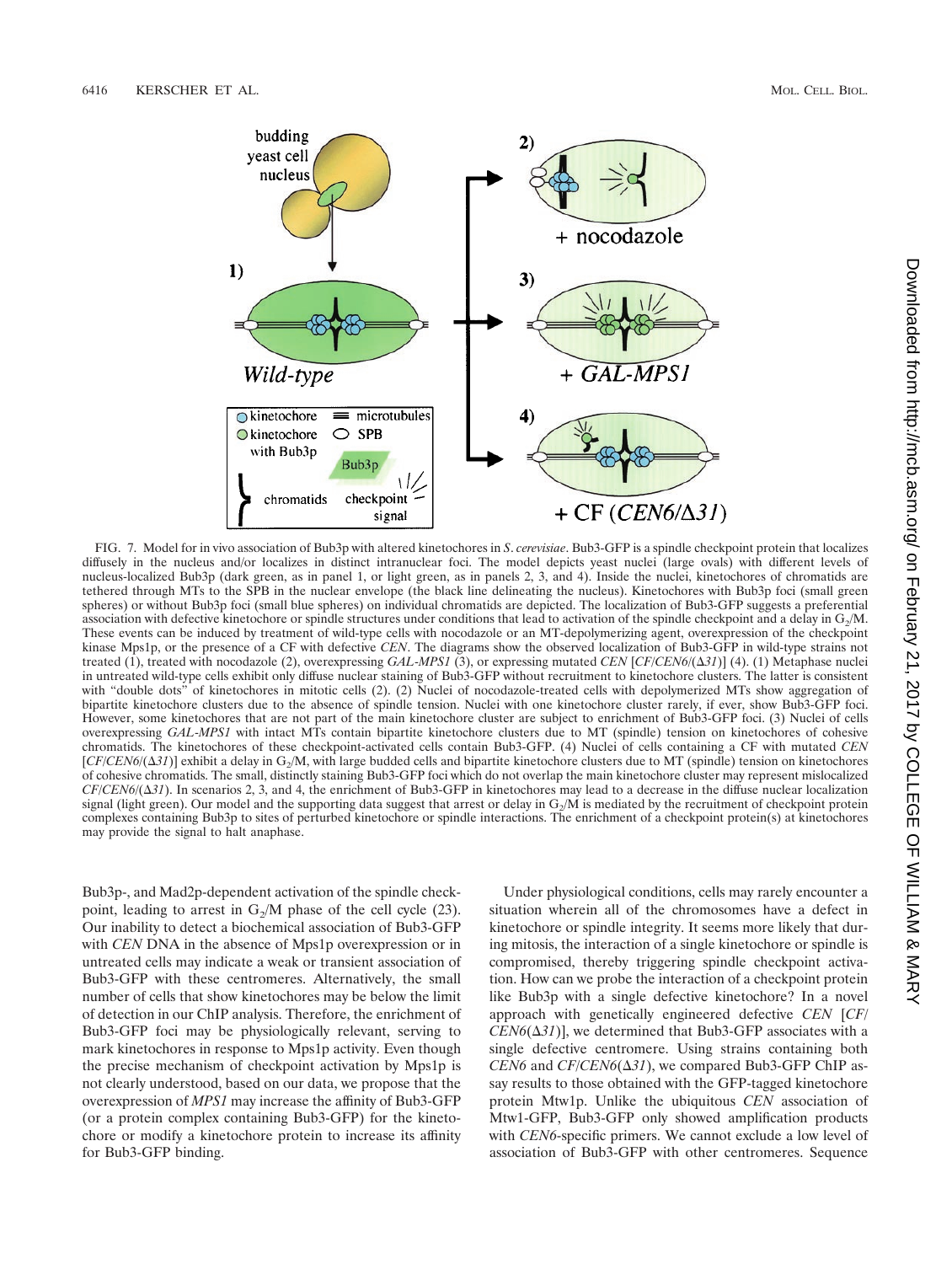analysis of the PCR products revealed the presence of both  $CF/CEN6(\Delta 31)$  and wild-type *CEN6* sequences with *CEN6* primers. It is possible that the apparent association of Bub3- GFP with both forms of *CEN6* is due to the pairing of analogous chromosomes that has been observed in premeitoic  $G_1$ and mitotic dividing budding yeast cells (6). Alternatively, these results could represent an in vitro artifact of the ChIP technique. We suggest that our ChIP assays with strains containing  $CF/CEN6(\Delta 31)$  provide a novel way to examine the unique checkpoint-specific association of Bub3-GFP (and potentially other checkpoint proteins) with altered kinetochores due to a single defective centromere. We have taken the first step to demonstrate that the protein compositions of defective and functional kinetochores may be different. For example, we have shown that Bub3p can preferentially associate with defective *CF/CEN6*(Δ31), unlike kinetochore protein Mtw1p.

In summary, our data are consistent with models for the molecular roles of checkpoint proteins previously based solely on genetic and in vitro analyses of biochemical complexes in *S*. *cerevisiae*. Future studies aimed at identifying kinetochore and checkpoint proteins required for the kinetochore association of Bub3p will further the understanding on the temporal and spatial requirements for the assembly of spindle checkpoint complexes in yeast and other systems. These studies are particularly important, as mutations in checkpoint genes lead to chromosome instability in yeasts (52). Furthermore, for humans it has been shown that some cancers displaying a chromosomal instability (*CIN*) phenotype show a loss of function of Bub1p which is found in a complex with Bub3p (7). Hence, understanding the molecular role of checkpoint proteins in the context of their biological functions will contribute greatly to the study of aneuploidy, cancers, and developmental catastrophes.

#### **ACKNOWLEDGMENTS**

We thank past and present members of the laboratory of M. A. Basrai for many fruitful discussions. Special thanks are also due to C. Babic, C. Carter, C. Dunbar, J. Kastenmayer, M. Lee, M. Nau, T. Rice, R. Shroff, F. Spencer, and B. Todd for expert help and intellectual contributions. We also acknowledge D. Burke, T. Davis, S. Jaspersen, K. Hardwick, P. Hieter, M. Lichten, F. Spencer, and M. Winey for providing reagents and/or advice.

#### **REFERENCES**

- 1. **Adams, A., D. E. Gottschling, C. A. Kaiser, and T. Stearns.** 1997. Methods in yeast genetics, 2nd ed. Cold Spring Harbor Laboratory Press, Cold Spring Harbor, N.Y.
- 2. **Basu, J., E. Logarinho, S. Herrmann, H. Bousbaa, Z. Li, G. K. Chan, T. J. Yen, C. E. Sunkel, and M. L. Goldberg.** 1998. Localization of the *Drosophila* checkpoint control protein Bub3 to the kinetochore requires Bub1 but not Zw10 or Rod. Chromosoma **107:**376–385.
- 3. **Bernard, P., K. Hardwick, and J. P. Javerzat.** 1998. Fission yeast *bub1* is a mitotic centromere protein essential for the spindle checkpoint and the preservation of correct ploidy through mitosis. J. Cell Biol. **143:**1775–1787.
- 4. **Brady, D. M., and K. G. Hardwick.** 2000. Complex formation between Mad1p, Bub1p and Bub3p is crucial for spindle checkpoint function. Curr. Biol. **10:**675–678.
- 5. **Breeden, L. L.** 1997. Alpha-factor synchronization of budding yeast. Methods Enzymol. **283:**332–341.
- 6. **Burgess, S., and N. Kleckner.** 1999. Collisions between yeast chromosomal loci in vivo are governed by three layers of organization. Genes Dev. **13:** 1871–1883.
- 7. **Cahill, D. P., et al.** 1998. Mutations of mitotic checkpoint genes in human cancers. Nature **392:**300–303.
- 8. **Campbell, M. S., G. K. Chan, and T. J. Yen.** 2001. Mitotic checkpoint proteins HsMAD1 and HsMAD2 are associated with nuclear pore complexes in interphase. J. Cell Sci. **114:**953–963.
- 9. **Castillo, A. R., J. B. Meehl, G. Morgan, A. Schutz-Geschwender, and M. Winey.** 2002. The yeast protein kinase Mps1p is required for assembly of the integral spindle pole body component Spc42p. J. Cell Biol. **156:**453–465.
- 10. **Cheeseman, I. M., D. G. Drubin, and G. Barnes.** 2002. Simple centromere, complex kinetochore: linking spindle microtubules and centromeric DNA in budding yeast. J. Cell Biol. **157:**199–203.
- 11. **Chen, R. H., A. Shevchenko, M. Mann, and A. W. Murray.** 1998. Spindle checkpoint protein Xmad1 recruits Xmad2 to unattached kinetochores. J. Cell Biol. **143:**283–295.
- 12. **Chen, R. H., J. C. Waters, E. D. Salmon, and A. W. Murray.** 1996. Association of spindle assembly checkpoint component XMAD2 with unattached kinetochores. Science **274:**242–246.
- 13. **Chen, R. H., D. M. Brady, D. Smith, A. W. Murray, and K. G. Hardwick.** 1999. The spindle checkpoint of budding yeast depends on a tight complex between the Mad1 and Mad2 proteins. Mol. Biol. Cell **10:**2607–2618.
- 14. **Ciosk, R., W. Zachariae, C. Michaelis, A. Shevchenko, M. Mann, and K. Nasmyth.** 1998. An ESP1/PDS1 complex regulates loss of sister chromatid cohesion at the metaphase to anaphase transition in yeast. Cell **93:**1067– 1076.
- 15. **Daum, J. R., N. Gomez-Ospina, M. Winey, and D. J. Burke.** 2000. The spindle checkpoint of *Saccharomyces cerevisiae* responds to separable microtubule-dependent events. Curr. Biol. **10:**1375–1378.
- 16. **Elliott, S., M. Knop, G. Schlenstedt, and E. Schiebel.** 1999. Spc29p is a component of the Spc110p subcomplex and is essential for spindle pole body duplication. Proc. Natl. Acad. Sci. USA **96:**6205–6210.
- 17. **Farr, K. A., and M. A. Hoyt.** 1998. Bub1p kinase activates the *Saccharomyces cerevisiae* spindle assembly checkpoint. Mol. Cell. Biol. **18:**2738–2747.
- 18. **Fraschini, R., E. Formenti, G. Lucchini, and S. Piatti.** 1999. Budding yeast Bub2 is localized at spindle pole bodies and activates the mitotic checkpoint via a different pathway from Mad2. J. Cell Biol. **145:**979–991.
- 19. **Fraschini, R., A. Beretta, L. Sironim, A. Musacchio, G. Lucchini, and S.** Piatti. 2001. Bub3 interaction with Mad2, Mad3 and Cdc20 is mediated by WD40 repeats and does not require intact kinetochores. EMBO J. **20:**6648– 6659.
- 20. **Fraschini, R., A. Beretta, G. Lucchini, and S. Piatti.** 2001. Role of the kinetochore protein Ndc10 in mitotic checkpoint activation in *Saccharomyces cerevisiae*. Mol. Genet. Genomics **266:**115–125.
- 21. **Goh, P. Y., and J. V. Kilmartin.** 1993. *NDC10*: a gene involved in chromosome segregation in *Saccharomyces cerevisiae*. J. Cell Biol. **121:**503–512.
- 22. **Goshima, G., and M. Yanagida.** 2000. Establishing biorientation occurs with precocious separation of the sister kinetochores, but not the arms, in the early spindle of budding yeast. Cell **100:**619–633.
- 23. **Hardwick, K. G., E. Weiss, F. C. Luca, M. Winey, and A. W. Murray.** 1996. Activation of the budding yeast spindle assembly checkpoint without mitotic spindle disruption. Science **273:**953–956.
- 24. **Hardwick, K. G., R. C. Johnston, D. L. Smith, and A. W. Murray.** 2000. *MAD3* encodes a novel component of the spindle checkpoint which interacts with Bub3p, Cdc20p, and Mad2p. J. Cell Biol. **148:**871–882.
- 25. **He, X., D. R. Rines, C. W. Espelin, and P. K. Sorger.** 2001. Molecular analysis of kinetochore-microtubule attachment in budding yeast. Cell **106:** 195–206.
- 26. **Hoyt, M. A., L. Totis, and B. T. Roberts.** 1991. *S*. *cerevisiae* genes required for cell cycle arrest in response to loss of microtubule function. Cell **66:**507–517.
- 27. **Hyland, K. M., J. Kingsbury, D. Koshland, and P. Hieter.** 1999. Ctf19p: a novel kinetochore protein in *Saccharomyces cerevisiae* and a potential link between the kinetochore and mitotic spindle. J. Cell Biol. **145:**15–28.
- 28. **Ikui, A. E., K. Furuya, M. Yanagida, and T. Matsumoto.** 2002. Control of localization of a spindle checkpoint protein, Mad2, in fission yeast. J. Cell Sci. **115:**1603–1610.
- 29. **Iouk, T., O. Kerscher, R. J. Scott, M. A. Basrai, and R. W. Wozniak.** 2002. The yeast nuclear pore complex functionally interacts with components of the spindle assembly checkpoint J. Cell Biol. **159:**807–819.
- 30. **Irniger, S.** 2002. Cyclin destruction in mitosis: a crucial task of Cdc20. FEBS Lett. **532:**7–11.
- 31. **Kitagawa, K., R. Abdulee, P. K. Bansal, G. Cagney, S. Fields, and P. Hieter.** 2003. Requirement of Skp1-Bub1 interaction for kinetochore-mediated activation of the spindle checkpoint. Mol. Cell **11:**1201–1213.
- 32. **Lauze, E., B. Stoelcker, F. C. Luca, E. Weiss, A. R. Schutz, and M. Winey.** 1995. Yeast spindle pole body duplication gene *MPS1* encodes an essential dual specificity protein kinase. EMBO J. **14:**1655–1663.
- 33. **Li, R., and A. W. Murray.** 1991. Feedback control of mitosis in budding yeast. Cell **66:**519–531.
- 34. **Li, Y., and R. Benezra.** 1996. Identification of a human mitotic checkpoint gene: hsMAD2. Science **274:**246–248.
- 35. **Martinez-Exposito, M. J., K. B. Kaplan, J. Copeland, and P. K. Sorger.** 1999. Retention of the BUB3 checkpoint protein on lagging chromosomes. Proc. Natl. Acad. Sci. USA **96:**8493–8498.
- 36. **Meluh, P. B., and D. Koshland.** 1997. Budding yeast centromere composition and assembly as revealed by in vivo cross-linking. Genes Dev. **11:**3401–3412.
- 37. **Millband, D. N., and K. G. Hardwick.** 2002. Fission yeast Mad3p is required for Mad2p to inhibit the anaphase-promoting complex and localizes to ki-